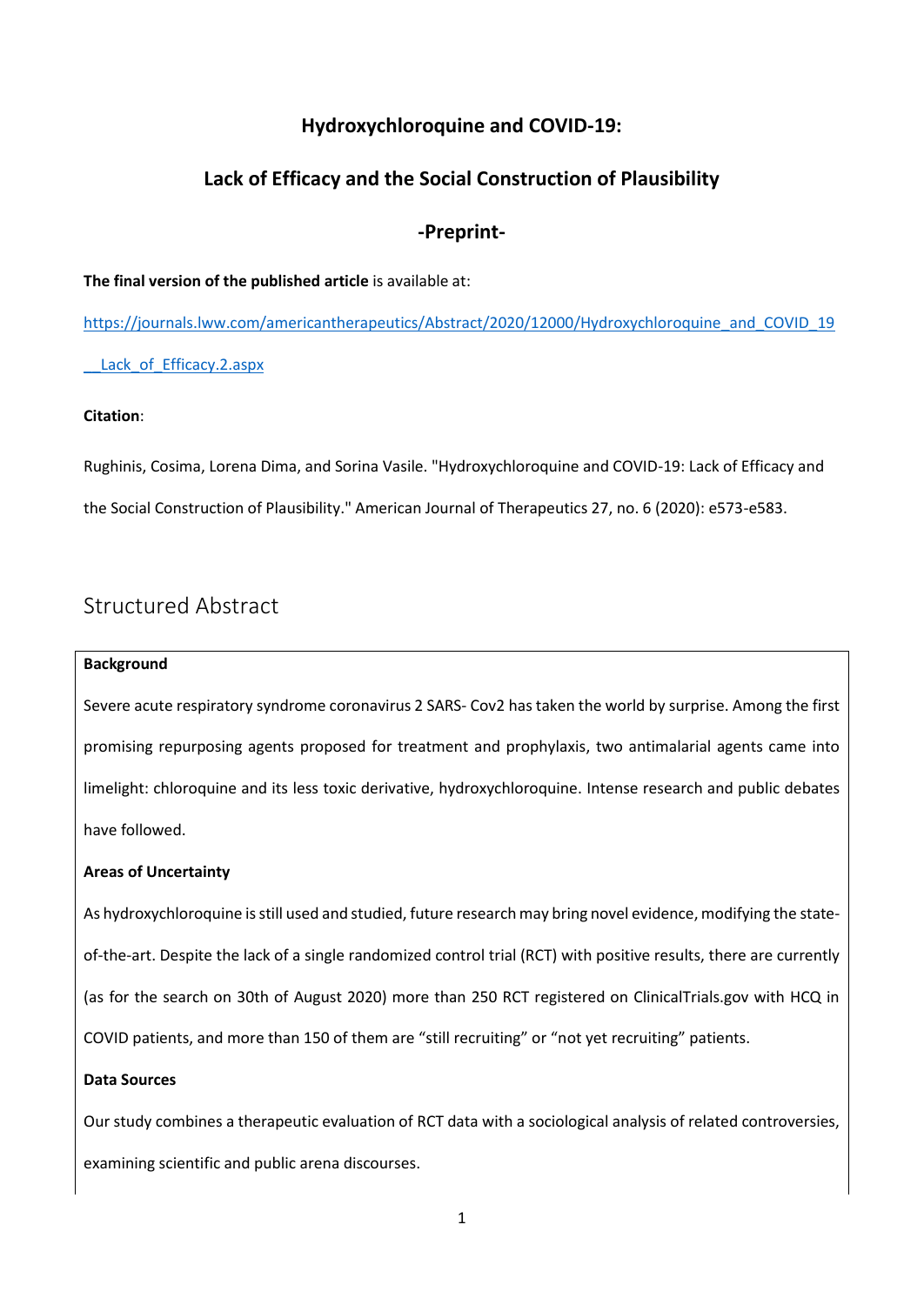#### **Results**

While any hope of a positive effect was brought exclusively by some and not all of the observational studies, none of the following 7 RCT published until now have found any benefit. From a sociological perspective, the HCQ controversy is a useful case study for understanding the construction of plausibility in a cultural context polarized into mirroring versions of reality, with different epistemologies and ideologies.

### **Conclusions**

The results of the first RCTs have been published, and they are disappointing: beneficial effects of HCQ could not be proven either for negative conversion on Polymerase Chain Reactions (PCR) of COVID patients, or for post-exposure prophylaxis. The question to be asked is: how many studies do we need until HCQ is abandoned? Argumentative time work, appealing to temporal properties of HCQ including its historical use, accumulation of evidence, alternative therapeutic scenarios, and sensationalist tempo for rhetorical purpose, plays a significant role in its continuing legitimation.

# Background

Severe acute respiratory syndrome coronavirus 2 SARS- Cov2 has taken the world by surprise, both at individual and public health community level, when the number of infected cases reached over 200,000 cases in March 2020 and the severe pneumonia-like disease that it triggered, named coronavirus disease 2019 (COVID-19), was declared a global pandemic by World Health Organization (WHO).

Facing the continuous rising numbers of both infected people and death from COVID-19, with limited therapeutic options, researchers all over the world have been driven by the same goal, the desire to discover a safe and effective treatment. As the process of transition from a promising molecule to its approval as a new drug is an extremely costly and complex process which usually takes more than 10 to 14 years, it seems to be an unrealistic option during a pandemic. Under the pressure of an urgently needed drug, a much more reasonable and therefore attractive option for shortening the transition from bench to bedside, is that of "drug repurposing", finding an "old" drug (approved for another indication) for a new disease.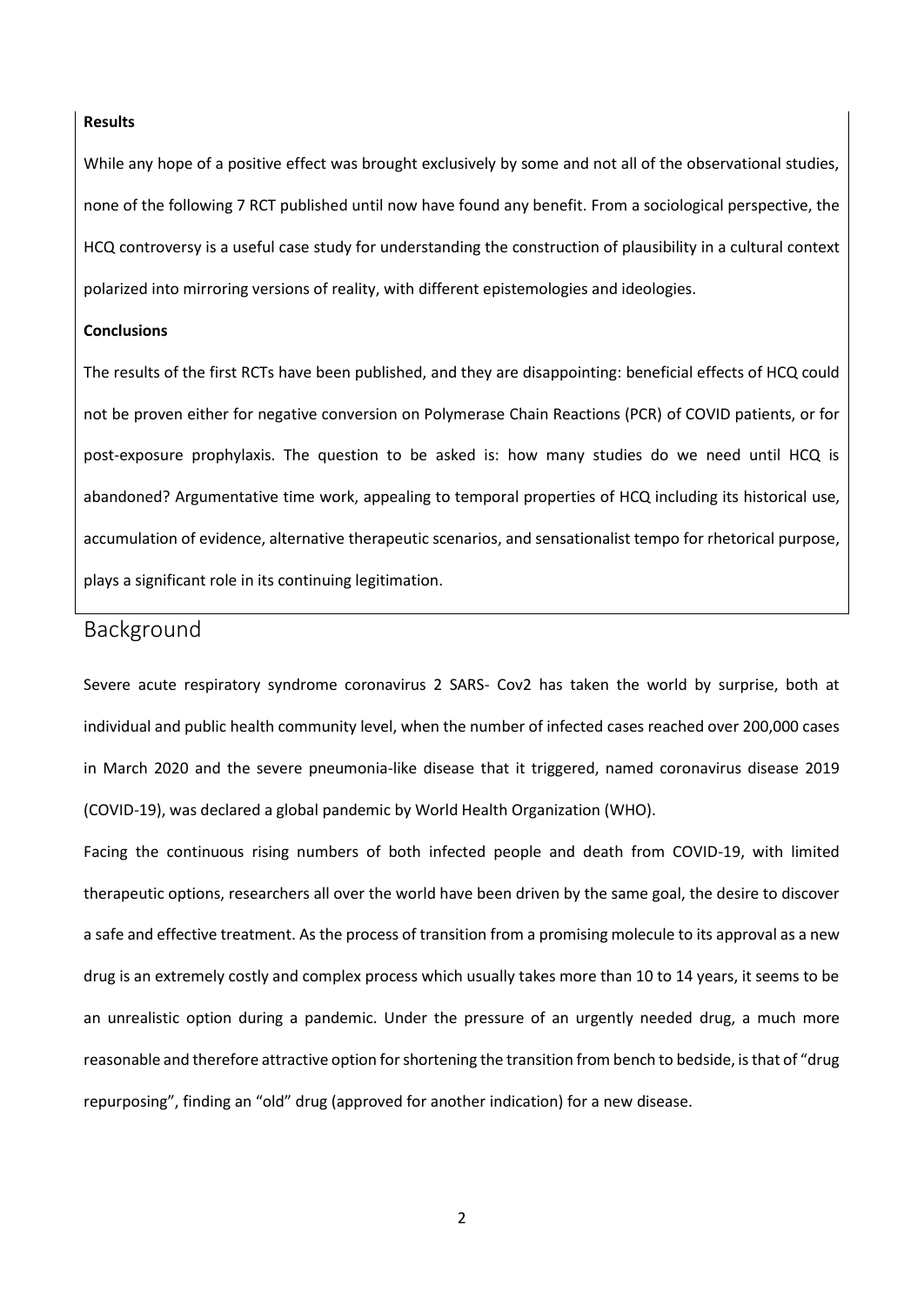Among the first promising repurposing agents, two antimalarial agents came into limelight: chloroquine and its less toxic derivative, hydroxychloroquine, approved also for lupus and rheumatoid arthritis treatment. This was based on in vitro studies, which have shown they have potent inhibitory activity against SARS-Cov2 (Wang *et al.*, 2020). We will discuss the recent evolution of scientific and public assessments of this potential treatment against COVID-19.

### Data Sources

Our study combines a therapeutic evaluation of recent randomized control trial (RCT) data on HCQ effectiveness with a sociological overview and analysis of surrounding controversies, in order to move forward the debate and contribute to a harmonization of conflictual points of view.

### Therapeutic Opinion

First report of possible benefits in clinical studies came from China, in a Letter to the editor published on 16th of March in BioScience Trends, claiming apparent efficacy in clinical studies registered in China<sup>1</sup>. Of those, the results were published (posted only as preprint on medRxiv) for a single study, on 62 patients, in which Chen and co-authors reported significant improvement of clinical symptoms and chest CT images after 5 days of treatment with HQ (N=31 patients) compared to standard of care  $^2$ . The wind of hope has further spread to western part of the world after a group of researchers in France have published the results of a nonrandomized trial on 26 patients treated with hydroxychloroquine and 16 control patients <sup>3</sup> which lead the authors to conclude that hydroxychloroquine monotherapy and hydroxychloroquine in combination with azithromycin reduced viral load.

Even shortly after its publication, many researchers raised concerns about methodological caveats of the study: poor design, conclusions not supported by the data, lack of clinical outcomes, evaluation on the 6th days of the study instead of on the 10th day, as planned by the protocol, excluding from analysis 6 patients (four transferred to intensive care, one died, one refused to continue treatment) lost to follow-up from the HCQ group, among other (Lenzer, 2020)<sup>4</sup>.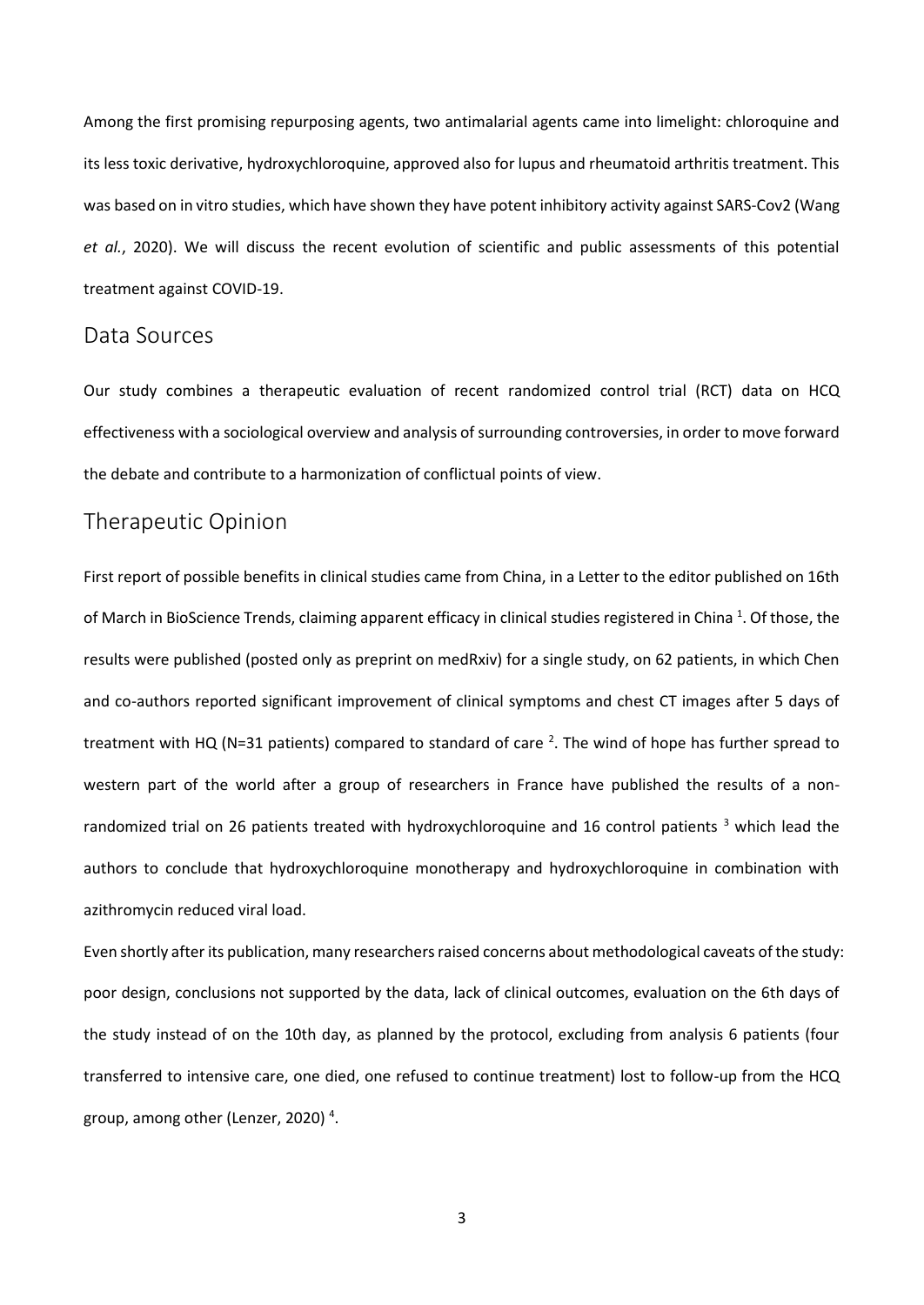However, one day after the publication of the study, hydroxychloroquine had already became the "rising star" in the fight against COVID-19. US President cited the study, declaring HCQ as a "game changer" which showed "tremendous promise" in the COVID treatment <sup>5</sup>. One day after, FDA issued an Emergency Use Authorization (EUA) for prescription of both chloroquine and HCQ in the treatment of COVID-19, based on "limited in-vitro and anecdotal clinical data" <sup>6</sup> statement acknowledging in fact the lack of evidence, positive results from randomized clinical trials.

Nevertheless, guidelines or national protocols in various countries allowed or recommended HCQ for the treatment of COVID patients<sup>5</sup>. Many clinical trials started worldwide comparing HCQ to placebo or other treatment regimes, including SOLIDARITY<sup>1</sup>, the largest global trial to compare the four most promising therapies.

Paralleling the search for scientific evidence of its efficacy, hydroxychloroquine has become the subject of national headlines all over the world for the next months, and a subject of controversy. While scientific advisers were concerned about the negative effects of unstained positive publicity might have to the general population, high profiles have endorsed it as beneficial. A study, published in JAMA Internal Medicine end of April 2020 found that searches for buying hydroxychloroquine increased by 1,389 percent, from 494 Feb. 1, to 871 March 16, and to 9,006 March 22, the spike in searches being found by the authors to be directly related to the Elon Musk's tweet and US President televised endorsements  $7$ .

Many challenges were posed by the increased prescribing of a drug with unproven benefits and known adverse reactions. Some scientists pointed out that widespread off-label use endorsed by governmental agencies, as was the case of FDA authorization of HCQ use in COVID, might hinder the proper research process in many ways, including the difficulty of recruiting patients in controlled clinical trials were they would be randomly assigned (or not) to a drug they strongly believe is efficient <sup>8</sup>. The complexity of ethical aspects to be taken into account in a case where media and social factors, driven by/associated with the general strong wish to

<sup>1</sup> The SOLIDARITY trial: https://www.who.int/emergencies/diseases/novel-coronavirus-2019/global-research-on-novelcoronavirus-2019-ncov/solidarity-clinical-trial-for-covid-19-treatments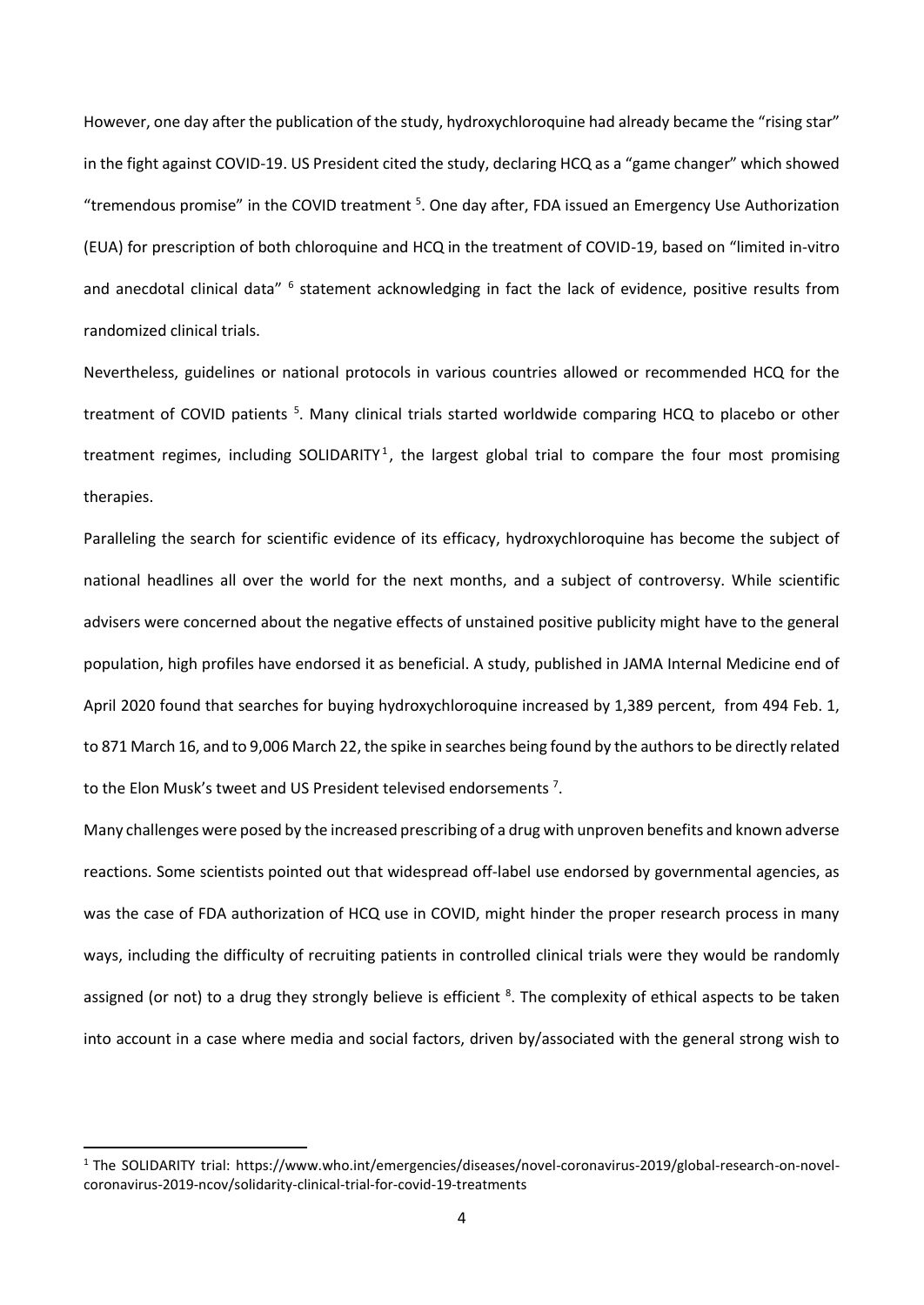find a treatment, have decisively influenced the clinical decisions and research all over the world warrants to be distinctly analyzed in a future paper.

On April 24, 2020 FDA launched a safety warning on serious heart rhythm problems in patients with COVID-19 treated with hydroxychloroquine or chloroquine and advised against the use of hydroxychloroquine or chloroquine for COVID-19 outside of the hospital setting (FDA) and in June the EUA for HCQ use in COVID was rescinded. In June WHO announced it withdrawn hydroxychloroquine SOLIDARITY trial, followed by the The National Institutes of Health in USA, which stopped their hydroxychloroquine trial.

Meanwhile, the results of the first RCTs have been published, and they were disappointing; beneficial effects of HCQ could not be proven either for negative conversion on Polymerase Chain Reaction test of COVID patients<sup>9</sup>, or for post-exposure prophylaxis <sup>10</sup>. While any hope of a positive effect was brought exclusively by some <sup>3</sup> and not all (Geleris *et al.*, 2020) of the observational studies, and those were with methodological faults, none of the following 7 RCT published until now<sup>2</sup> <sup>9</sup> <sup>10</sup> <sup>11</sup> <sup>12</sup> <sup>13</sup> <sup>14</sup>, summarized in **Table 1**, have found any benefit. RCT are well-known, established "gold standard" for proving a drug efficacy and for influencing evidencebased clinical guidelines. The main reason why this is not the case for observational studies, is related to the lack of randomization: while in a well-designed RCT the results are expected to be the consequence of the true drug effect, in a non-randomized, observational study, the results might be the result of the selection process, as well. A clear explanation of this difference and how the lack of randomization can strongly influence the results of an observational study was done in particular on the data from the first Gautret study <sup>15</sup>. However, despite the lack of a single RCT with positive results, there are currently (as for the search on 30th of August 2020) more than 250 RCT registered on ClinicalTrials.gov with HCQ in COVID patients, and more than 150 of them are "still recruiting" or "not yet recruiting" patients. The question to be asked is: how many studies do we need until HCQ is abandoned? What are the factors that drove the decision of researchers conducting the RCT which started after the negative results of other RCT were published?

#### **Insert Table 1 here.**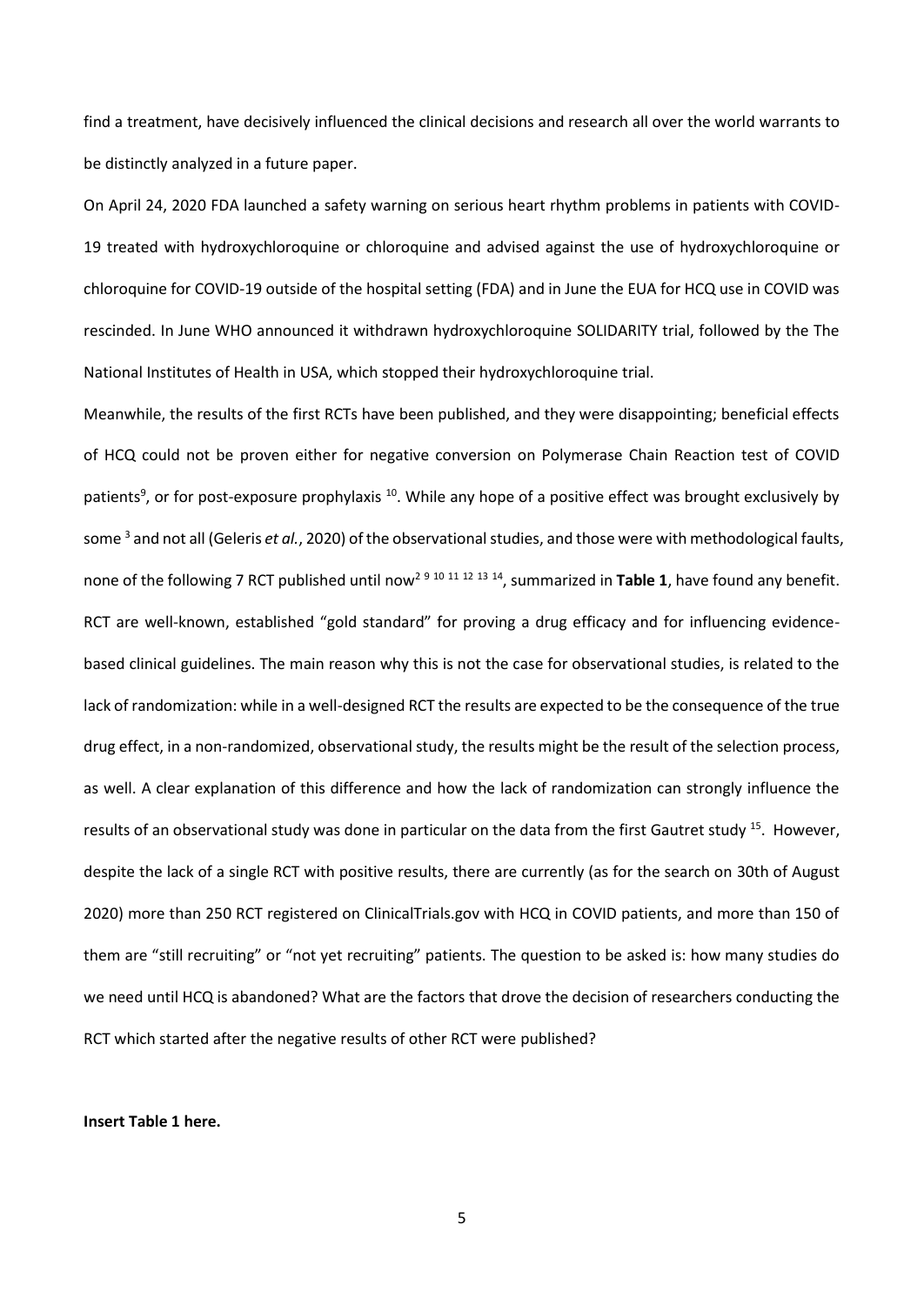# Sociological Opinion

Since the early days of the COVID-19 pandemic, hydroxychloroquine (HCQ) and, to a lesser extent, chloroquine (CQ) have become the focus of intense scientific, public and political controversies across the globe, regarding their potential use for the prevention or treatment of COVID-19. These controversies offer useful insights on the relationships between scientific evidence, public debate, and the social construction of plausibility in diverging political worldviews.

Starting in the fields of clinical practice, pharmaceutical industry, and scientific research, controversies have soon spread to wider media and public debate arenas, increasingly drawing the attention of more participants with wider areas of expertise and interests <sup>16</sup>. At the time of the completion of our study, in August 2020, controversies persist  $17$  and the uses, evaluations and regulation of HCQ as intervention against the new coronavirus are uneven, dynamic, politically and commercially charged, and often conflictual. At the same time, we are witnessing an increasing consensus in the area of evidence-based medicine (EBM) to the effect that HCQ has not been proven to be an effective treatment against COVID-19. The WHO and regulating agencies in countries such as the US, Canada, the UK, and France have taken note of these conclusions in their recommendations, significantly limiting the possibilities of clinical HCQ-based interventions.

We can trace the recent history of CQ and HCQ use against the infection with SARS-CoV-2 to February 2020 publications by Chinese scientists concerning its in-vitro efficacy <sup>18</sup>, and apparent clinical usefulness <sup>1</sup>. Still, its relevant history is much longer, involving numerous in vitro and in vivo research programs for investigating and repurposing this proven antimalarial drug for a large-spectrum antiviral uses, most notably against SARS-CoV, MERS, Ebola, Zika, Chikungunya, or Influenza A<sup>19</sup>. However, the most famous research is probably the one conducted by professor Didier Raoult and his collaborators at Institut hospitalo-universitaire (IHU) Méditerranée Infection Aix-Marseille University<sup>20</sup>. Professor Raoult has become one of the most active proponents of HCQ as treatment against COVID-19, both in the scientific and public arenas. He is a key figure in the HCQ controversies because of his bridging character, being one of the very few scientists who are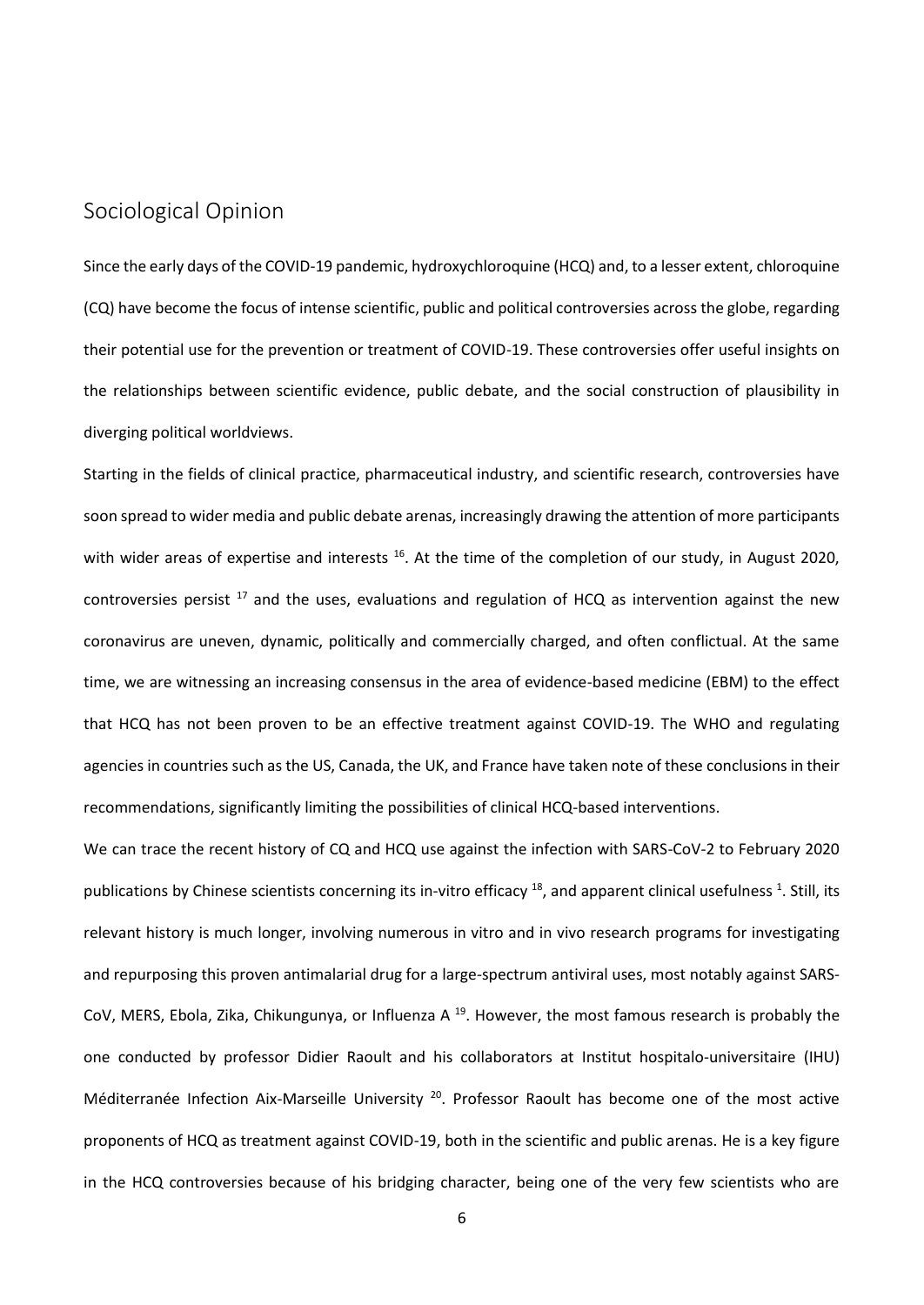simultaneously involved in HCQ research  $^{21}$  and public advocacy. Most participants are only involved in one role or the other - including highly visible figures such as the president of the USA, Donald J. Trump, and the president of Brazil, Jair Bolsonaro, USA public administrators such as Peter Navarro, assistant to the US President, and Anthony Fauci, advisor to the US President for the COVID-19 pandemic, the famous tech entrepreneur Elon Musk, and the cartoonist Scott Adams, among many others.

We can broadly distinguish, analytically, several arenas of controversy, each operating with specific institutional logics, though interlinked through flows of information and influence:

- **The scientific research arena** on HCQ effectiveness, including empirical studies taking place in hospitals and other research centers, and syntheses of available evidence; research articles are published in various preprint platforms and peer-reviewed publications.
- The policy arena, in which regulatory bodies at global, national and local levels assess available evidence and decide on the possible uses of HCQ in the COVID pandemic; this is also the arena in which **political** and **commercial** interests are most relevant, since policies can greatly impact large scale consequences for corporations and political organizations.
- **The public debate arena** of detailed, argumentative public evaluations of HCQ, in which people from various professional fields and areas of expertise publish their syntheses, evaluations and supported points of view, mostly through the medium of long-form journalism and blogs.
- An ever-broader **media arena**, in which news, opinions, fights, satires, memes and many other signals are constantly published through mass media and social media, shaping public opinion, and impacting political and commercial interests.

The first evaluations that fueled the HCQ controversies appeared in the scientific arena, prompted by the Chinese and French studies and, later, by the Surgisphere fraud leading to the retraction of the Lancet article <sup>22</sup> and the NEJM article <sup>23</sup> that were documenting fatality risks of HCQ treatment. Still, the controversy's global scale and persistence can be better understood through the **emergence of polarized repertories of arguments**, combining the evidence generated in the arena of scientific research, the narrative sensemaking in the arena of public debates, the official decisions in the policy arena, and the broad sensemaking and sensationalism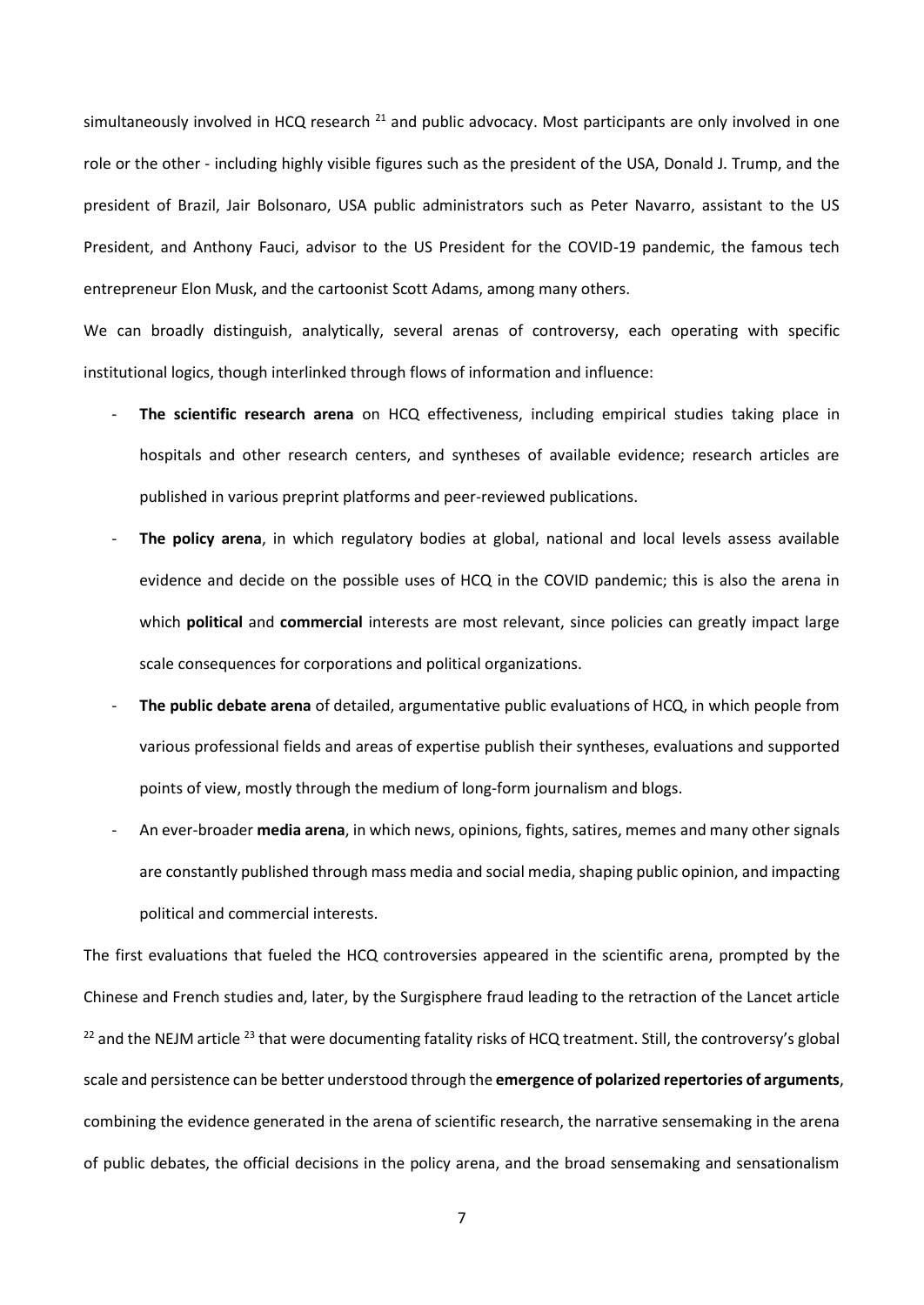created through mass-media and social-media communication, similar to the structure of the anti-vaccination controversy<sup>24</sup>. Mathematical models have been both used and critiqued for their role in the production of knowledge<sup>25</sup>, and technology has played a role in the collective moral agency<sup>26</sup> of defending or accusing HCQ. We currently witness the consolidation of **two mirroring realities.** In one of them, HCQ is a long-tried remedy for malaria and lupus among others, with documented risks, which has proven ineffective against SARS-CoV-2 in clinical research, through a cumulative body of evidence. In this view, centered on the current EBM consensus, continuing efforts to promote it as cure against COVID-19 are unethical <sup>15</sup>, driven by populism and by the political interests of shifting blame for deficient management of the pandemic. While its prophylactic use is still explored <sup>27</sup>, the HCQ toxicity and the difficulties of population-scale monitoring for adverse effects make its large scale preventive use very risky. In the alternative, contrarian reality, HCQ is a long-tried drug whose risks can be completely contained, with high plausibility and increasingly proven effectiveness against SARS-CoV-2 both for prevention and for treatment, especially early outpatient treatment. The international RCT's (Solidarity, Discovery and Recovery) have been designed to suppress it in order to promote the commercially profitable Remdesivir, and/or to undermine the legitimacy of President Trump and his government of the pandemic. In this view, disallowing HCQ use for COVID-19 prevention and treatment is a profit driven criminal act responsible for thousands of deaths.

The fault line between what has emerged as the mainstream and contrarian view on HCQ is assembled through:

- 1. Interpretations of empirical evidence produced in the scientific arena;
- 2. Epistemological divides and narrative sensemaking in the public debate arena.

#### **1. The fault lines of empirical evidence**

In the arena of **empirical evidence**, among the many studies dedicated to HCQ, EBM prioritizes large scale RCTs and emerging meta-analyses which indicate no significant therapeutic efficacy of HCQ. Such studies include the large scale RCT's against HCQ effectiveness: Brazil study <sup>13</sup>, and the Solidarity, Discovery and Recovery trials <sup>28</sup>. On the reverse side, the mirroring reality in which HCQ is a savior molecule is constructed by invoking evidence from several large scale observational studies supporting HCQ, such as IHU Marseille studies  $^{29,30}$ , Henry Ford Hospital study  $^{31}$ ; NYC retrospective cohort study (N=6493)  $^{32}$ , or the large scale case-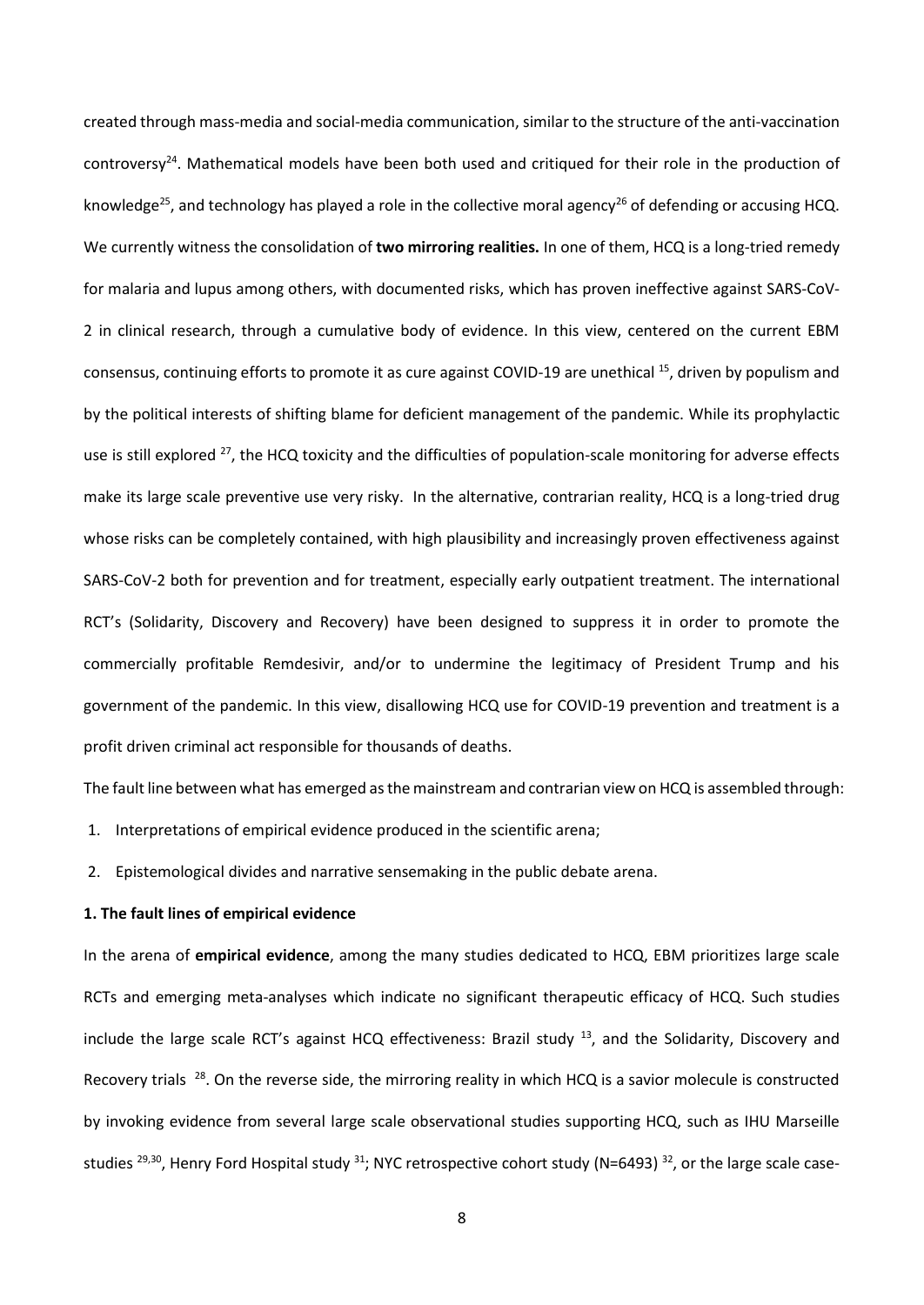control study on preventive efficacy for healthcare workers in India <sup>33</sup>. Experts advocating the use of HCQ also propose it for early outpatient treatment of symptomatic high-risk patients<sup>34</sup> rather than later use for hospitalized patients in severe condition.

#### **2. The epistemological divide and narrative sensemaking**

The HCQ public controversy is also increasingly building on a **longstanding epistemological debate** about the relative merits and demerits of RCTs in comparison to other studies, such as large **observational** research with statistical controls, and especially in comparison to **clinical wisdom and insight**. The epistemological debate may seem even more remote from the general public than the evidence-focused one, but it is very powerful for medical practitioners<sup>35</sup> and it functions as an argumentative infrastructure of the contrarian positions to the emerging scientific consensus <sup>36</sup>. A strong valuation of medical practitioners' clinical wisdom against RCTs and mathematical models <sup>37</sup>, and a serious consideration of large scale observational studies lead to the possibility of an optimistic synthesis of available evidence as regards HCQ effectiveness in general <sup>38</sup> or for specific scenarios of use  $34$ . This opposes the EBM scientific consensus that, according to the pyramid of evidence, discounts clinicians' opinions as weak evidence and privileges the evidentiary force of the RCT against observational and case study research <sup>15</sup> which do not account for placebo effectiveness and residual confounding factors.

Hydroxychloroquine is not the only controversial treatment of the COVID-19 pandemic. Remdesivir, Lopinavir / Ritonavir, convalescent plasma or vitamin D have also been subject to conflicting scientific and public assessments. Convalescent plasma is currently caught in a similar trap of high use and low efficacy evidence, though for different historical reasons <sup>39</sup>. Remdesivir has a special place in these controversies because it is a patented medicine produced by Gilead Sciences, which stands to profit considerably from its global use in the pandemic – while the other treatments are much less if at all a source of profits. This strong **asymmetry of commercial interests** in Remdesivir vs. HCQ has played an important role in the public controversy, with HCQ pitted by its defendants as a costless (yet safe and effective) alternative to the expensive, profit-driven (yet risky) Remdesivir and future vaccines. To illustrate, the French sociologist Laurent Mucchielli has articulated this perspective both in his public stances  $^{40}$  and his research  $^{41}$ .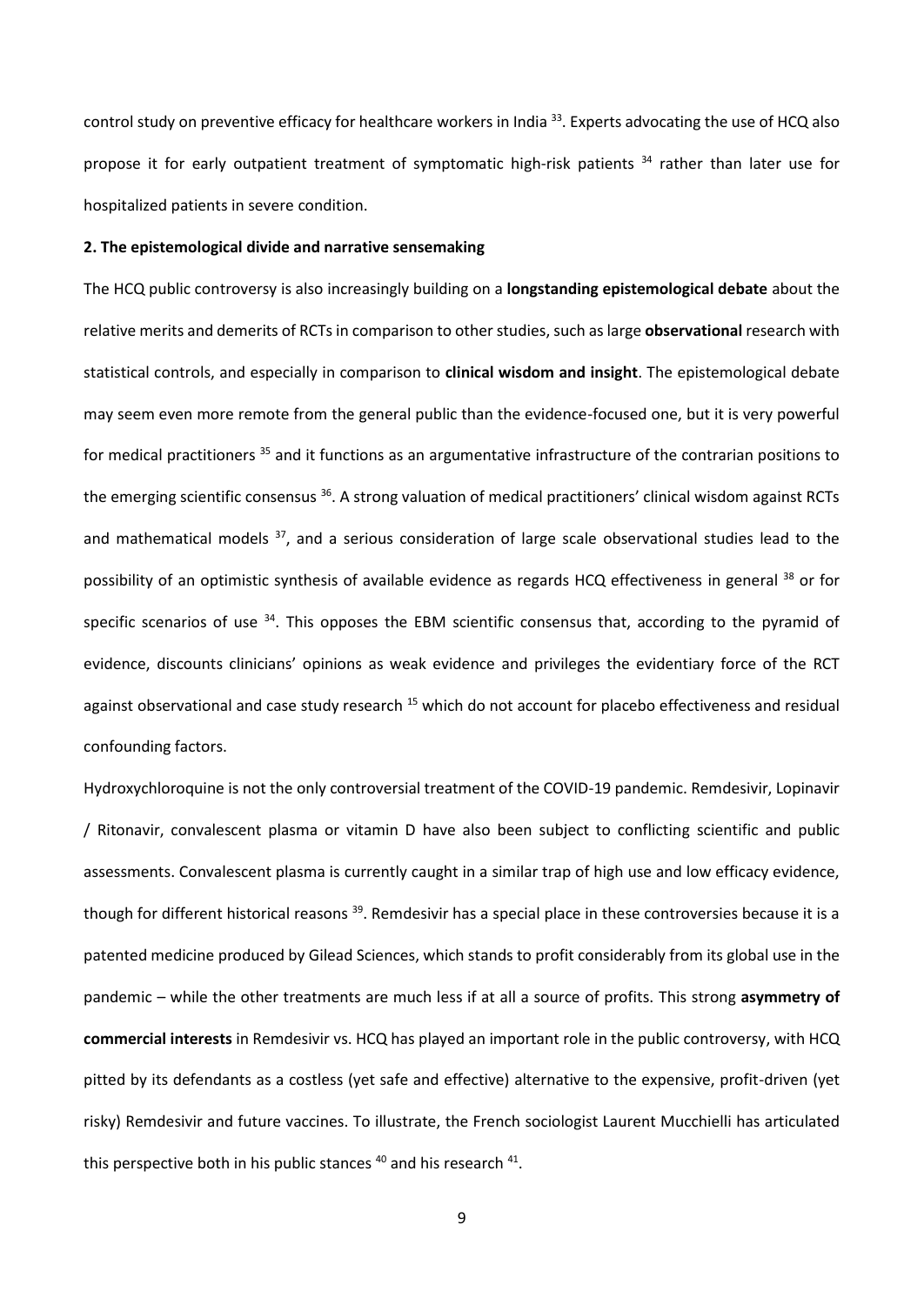With the wisdom of hindsight, HCQ has elicited so much political, public and consequently scientific attention because it has specific **temporal profiles** which makes it an ideal ingredient for the discursive construction of alternative political realities. On the right, people see people on the left deny a useful past and ignore a helpful present of HCQ in an effort to prevent or undermine a political future they find abhorrent (including the reelection of President Donald J. Trump). On the left, people see people on the right misrepresenting an irrelevant past and ignoring evidence of a medically problematic present of HCQ in an effort to substantiate the unscientific claims of President Trump. Both sides make claims to scientific evidence. From the right, there is a claim to large scale observational and case control studies as well as clinical, personal, anecdotal, or ethnographic evidence. From the left, there is a claim to RCTs and meta-analyses that would distill the therapeutic effects of HCQ, or lack thereof, against confounding factors.

Unlike other controversial remedies, the specific HCQ temporal profiles sustain the narrative consolidation of a contrarian reality in which past, present and future are adjusted through argumentative time work <sup>42 43</sup>: a reality in which profit-driven elites, together with experts and academics distanced from clinical and human realities of the present, suppress a century-old and proven remedy in order to assert their control in a regime of urgency and panic. These profiles include:

- **A historical profile**: HCQ has been **used for decades** at population scale, with an established long-term safety and risk profile <sup>27</sup>; it thus contrasts with anti-COVID19 vaccines which are being developed with unprecedented speed and, some people fear, with increased risks 38.
- **An evidentiary profile**: during the pandemic, there has been **constant accumulation** of scientific evidence on both sides of the controversy  $17$ , though the evidence is heterogeneous in terms of design and quality. This evidence has been both boosted and hampered by the fast growth of HCQ therapeutic use. Its popularity has proven auspicious for observational research and for attracting scholars' attention, but it has raised difficulties for recruiting participants in RCTs, since patients were often already using HCQ or unwilling to be randomized to other treatments<sup>44</sup>. Also, the relatively lowspeed temporality of science has been challenged by the urgency of the pandemic, leading to the proliferation of preprint publications reaching public attention through mass media.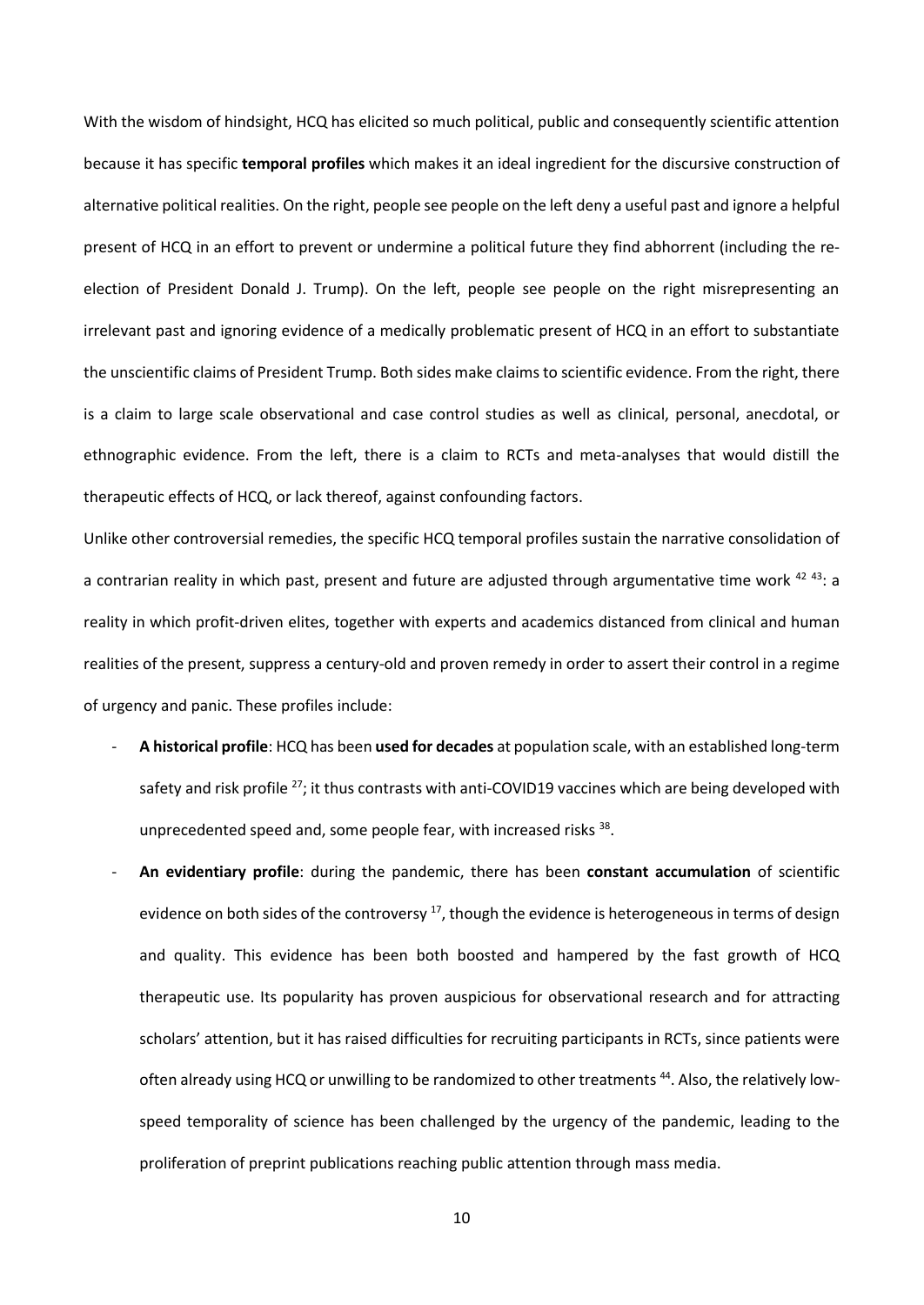- **An intervention profile**: HCQ defendants separate interventions in two temporal scenarios: earlystage outpatient and prophylactic use scenarios are set apart from late stage inpatient treatment scenarios, allowing divergent interpretations of available evidence <sup>34</sup>.
- Finally, there is **its sensationalist profile**: through its **fast raise to prominence** and its **rhythmic public scandals**, including the political controversies fueled by President Trump's endorsements, the periodic public interventions of professor Raoult, and the Surgisphere scandal, HCQ has maintained a vivid presence in the public imagination. This sensationalist profile has been accentuated by the accelerated circuits of scientific argument through the preprint platforms  $1645$ , and the high hopes for an urgent cure ignited by the tragedy of the pandemic.

To illustrate, we can observe the argumentative time work <sup>46</sup> that positions HCQ as a viable therapeutic option in the following quote:

*"If you think this year's controversy is bad, consider that hydroxychloroquine is given to relatively few people with COVID-19, all sick, many with nothing to lose. It enters the body, and leaves fairly quickly, and has been known to us for decades. COVID vaccines, which advocates will want to be mandatory and given to all people—healthy and not, young and old—are being rushed past their normal safety precautions and regulations, and the typical five-to-10-year observation period is being waived to get "Operation Warp Speed" done as soon as possible. This is being done with the endorsement of public health officials—the same ones, in many cases who are saying HCQ is suddenly extremely dangerous. Philosophically, and psychologically, it is a fantastic spectacle to behold, a reversal, the magnitude and the chutzpah of which must inspire awe: a public health establishment, showing extraordinary risk aversion to medications and treatments that are extremely well known, and had been used by billions, suddenly throwing caution to the wind and endorsing the rollout of treatments that are entirely novel—and about which we literally can't possibly know anything, as regards to their long-term effects."* 38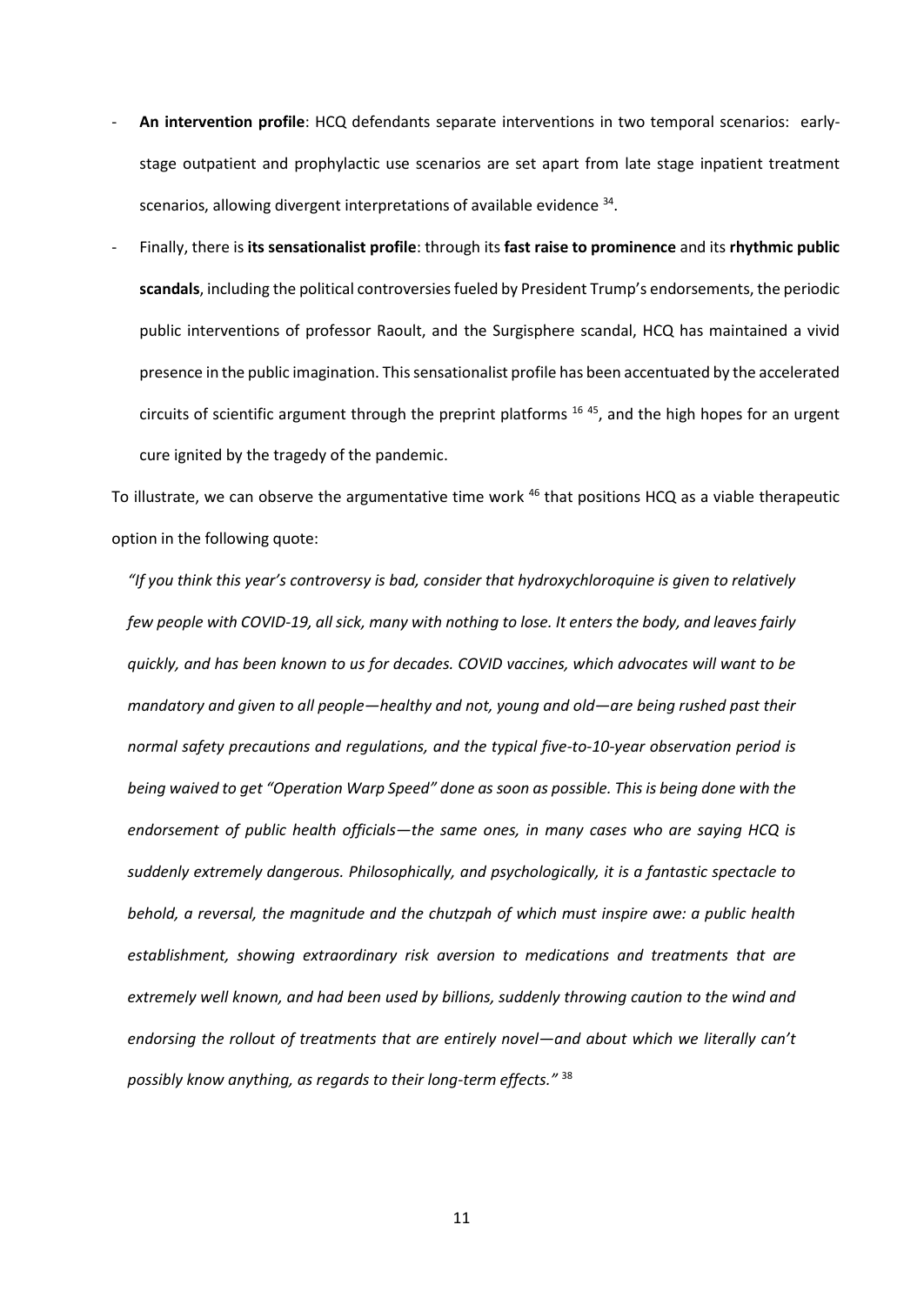### **Limitations**

Our study captures the state of the art on hydroxychloroquine as treatment and prophylaxis against COVID-19 in August 2020, and the dominant conclusions are likely to change to some extent through future accumulation and synthesis of evidence.

## Conclusions

The HCQ controversy is a useful case study for understanding the construction of plausibility in a cultural context increasingly polarized into mirroring versions of reality, structured by different epistemologies and ideologies. HCQ, unlike other controversial treatments, has become a resource in the narrative construction of these polarized versions, because of its temporal profiles and moral connotations. It is a century-long remedy in contrast to vaccines that are being developed faster than ever; it has sprung rapidly to prominence across the globe and fueled a great many studies, with the persistent accumulation of heterogeneous and diverging evidence. It has revived the long-lasting epistemological discussion of the relative value of RCTs when they are opposed by clinical experience and observational studies. Last but not least, it has captured public imagination through rhythmic scandals, becoming the most popular cheap opponent to an expensive and profitable drug, and offering abundant political ammunition in partisan fights in the USA, France, and Brazil among others. Therefore, HCQ has been a useful resource for the argumentative time work required for constructing coherent, polarized worldviews.

At this point, the history of HCQ use against COVID-19 and related research is still recent, measuring months, and there is an emerging scientific and policy consensus concerning its lack of therapeutic effectiveness. At the same time, its continued global use will generate further studies. Thus, the juries are still out on the final formulations of HCQ scientific evaluations for various scenarios of use, let alone their incorporation in public movements and political stances. Researchers across disciplines should be prepared and open for a continuing accumulation of scientific evidence and need for syntheses, a longer controversy, and an even longer work of engagement with the public, concerning the merits of HCQ in the COVID-19 pandemic, or lack thereof.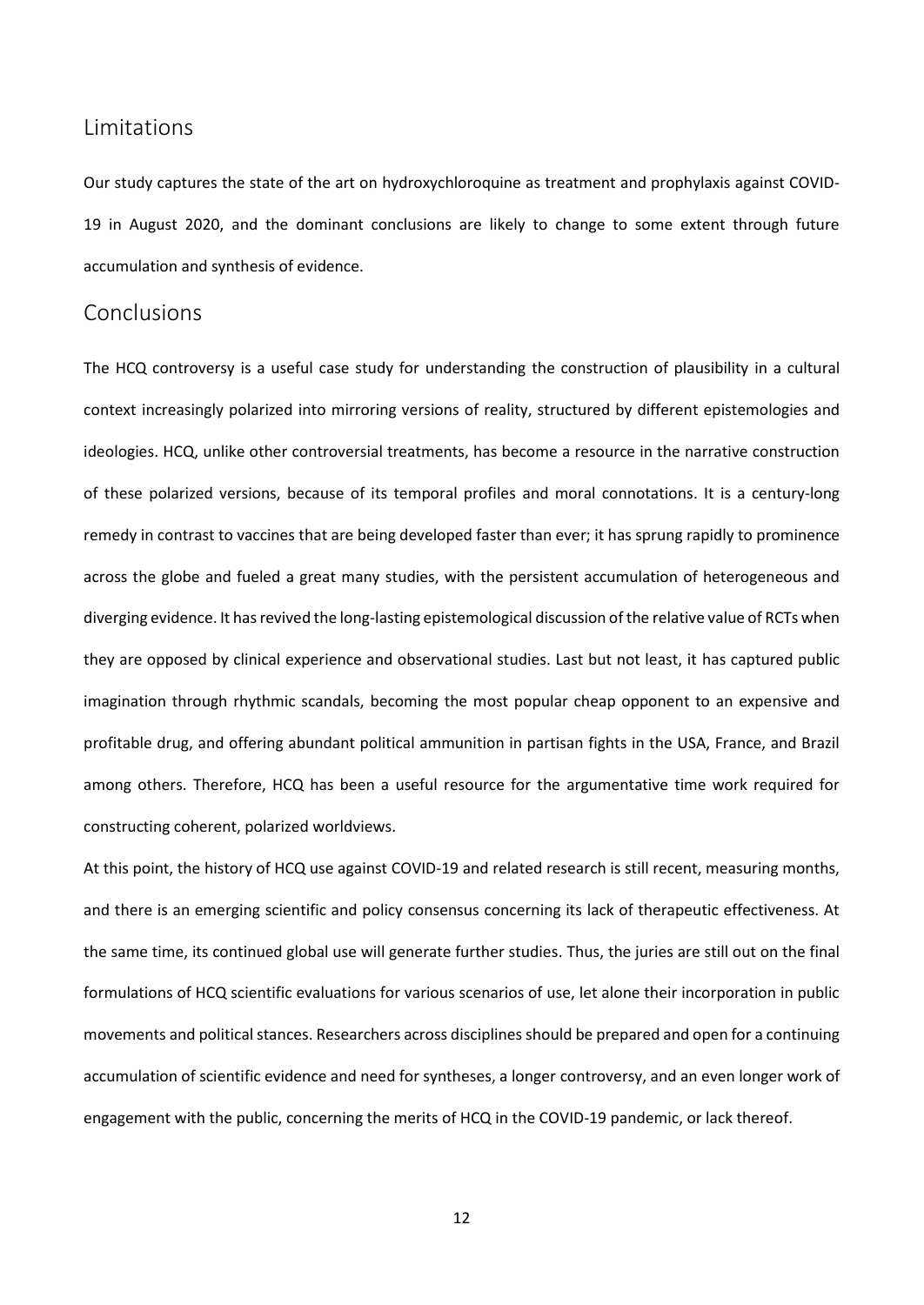**Table 1 Randomized clinical trials performed with hydroxychloroquine in COVID19** 

| Author,                                           | Design                                                                                                                                  | <b>Patients</b>                                                                                                                                                                                                                | <b>Treatment</b>                                                                                                                                                                                                               | <b>Outcome</b>                                                                                                                     | <b>Results benefits</b>                                                                                                                              | <b>Adverse effects</b>                                                                                                                           | <b>Study conclusion on</b>                                                                                                                       |
|---------------------------------------------------|-----------------------------------------------------------------------------------------------------------------------------------------|--------------------------------------------------------------------------------------------------------------------------------------------------------------------------------------------------------------------------------|--------------------------------------------------------------------------------------------------------------------------------------------------------------------------------------------------------------------------------|------------------------------------------------------------------------------------------------------------------------------------|------------------------------------------------------------------------------------------------------------------------------------------------------|--------------------------------------------------------------------------------------------------------------------------------------------------|--------------------------------------------------------------------------------------------------------------------------------------------------|
| country                                           |                                                                                                                                         |                                                                                                                                                                                                                                |                                                                                                                                                                                                                                |                                                                                                                                    |                                                                                                                                                      |                                                                                                                                                  | efficacy                                                                                                                                         |
| Chen et al. $[2]$ ,<br>China                      | Open<br>label,<br>randomize<br>d<br>controlled<br>trial                                                                                 | 30 treatment-naïve<br>patients with<br>confirmed COVID-19                                                                                                                                                                      | <b>HCQ 400</b><br>mg/day for 5<br>days plus<br>conventional<br>treatments,<br>conventional<br>treatment only<br>in the control<br>group                                                                                        | Negative<br>conversion rate of<br>SARS-CoV-2 nucleic<br>acid in respiratory<br>pharyngeal swab<br>on days 7 after<br>randomization | Negative conversion in<br>86.7% cases in the HCQ<br>group and 93.3% in the<br>control group (P>0.05)                                                 | Non-significant<br>differences<br>between groups                                                                                                 | No evidence of<br>beneficial effect of<br>HCQ treatment on<br>probability of<br>negative conversion,<br>compared to<br>standard of care<br>alone |
| Tang et al. <sup>[9]</sup> ,<br>China             | Open<br>label,<br>randomize<br>d<br>controlled<br>trial                                                                                 | 150 hospitalized<br>patients with mild to<br>moderate or severe<br>laboratory confirmed<br>covid-19 disease<br>assigned to either<br>HCQ plus standard of<br>care (75 patients), or<br>standard of care<br>alone (75 patients) | <b>HCQ</b><br>- loading dose<br>1200 mg daily<br>for 3 days<br>- maintenance<br>dose 800 mg<br>daily<br><b>Total treatment</b><br>duration: 2 to 3<br>weeks for<br>mild/moderate<br>or severe disease<br>form,<br>respectively | Absence of virus<br>PCR on nasal swab<br>at 28 days                                                                                | 85.4% cleared the virus<br>in the HCQ group<br>compared with 81.3%<br>in the standard of care<br>group (difference not<br>statistically significant) | 30% in the HCQ<br>group vs. 9% in the<br>usual-care group                                                                                        | No evidence of<br>beneficial effect of<br>HCQ treatment on<br>probability of<br>negative conversion,<br>compared to<br>standard of care<br>alone |
| Boulware et<br>al. [10] US,<br>parts of<br>Canada | Randomize<br>d, double-<br>blind,<br>placebo-<br>controlled<br>trial<br><b>HCQ</b><br>tested as<br>post-<br>exposure<br>prophylaxi<br>s | 821 asymptomatic<br>participants assigned<br>to either HCQ or<br>placebo                                                                                                                                                       | Within 4 days<br>after exposure,<br>HCQ:<br>800 mg once,<br>followed by 600<br>mg in 6 to 8<br>hours, then 600<br>mg daily for 4<br>additional days                                                                            | The incidence of<br>either laboratory<br>confirmed Covid-19<br>or illness<br>compatible with<br>Covid-19 at 14<br>days.            | The incidence was not<br>significantly different<br>between subjects<br>receiving HCQ (11.8%)<br>and those receiving<br>placebo (14.3%).             | Side effects were<br>more common with<br>HCQ than with<br>placebo (40.1% vs.<br>16.8%), but no<br>serious adverse<br>reactions were<br>reported. | HCQ did not prevent<br>illness or confirmed<br>infection when used<br>4 days after exposure                                                      |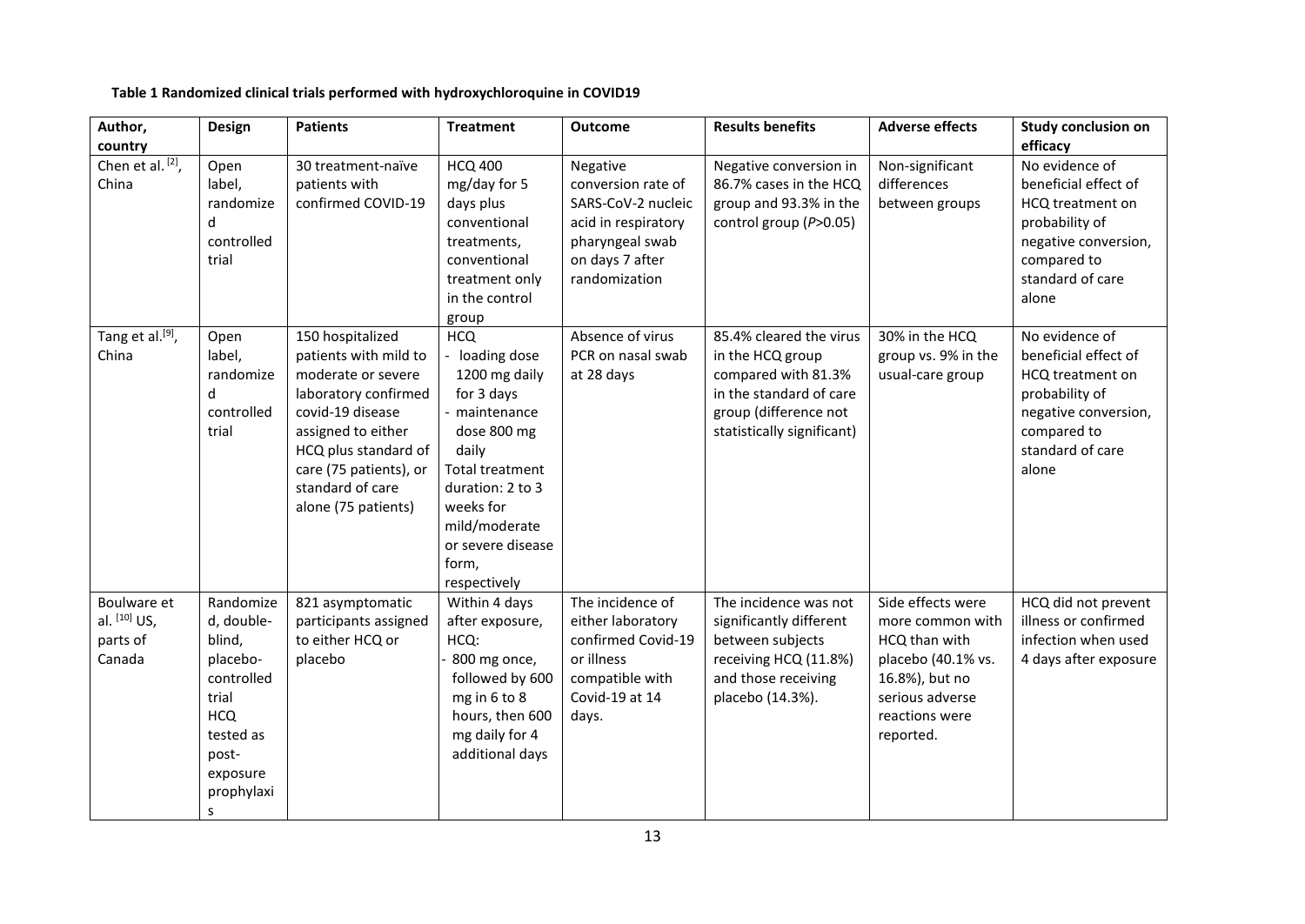| Skipper et<br>al. <sup>[11]</sup> , USA and<br>Canada           | Randomize<br>d, double-<br>blind,<br>placebo-<br>controlled<br>trial                                           | 491 non-hospitalized<br>adults with COVID-<br>19 or high-risk<br>exposure were<br>randomized to HCQ<br>or placebo                                                                     | <b>HCQ 800 mg</b><br>once, followed<br>by 600 mg in 6<br>to 8 hours, then<br>600 mg daily for<br>4 more days                                   | Change in symptom<br>severity at 14 days                                                                                                                                                                               | No significant<br>difference between<br>the HCQ and placebo<br>group in symptom<br>severity score change:<br>2.60 in HCQ vs 2.33 in<br>placebo (p=0.117)<br>At 14 days, 24% of HQ<br>arm patients had<br>ongoing symptoms<br>compared with 30% in<br>the placebo group ( $P =$<br>$0.21$ ).                                                                                                     | 43% in the HCQ<br>group and 22% in<br>the placebo group<br>(P < 0.001)                                                                                                                                    | No evidence of<br>change in symptom<br>severity at 14 days                                                                                                                                          |
|-----------------------------------------------------------------|----------------------------------------------------------------------------------------------------------------|---------------------------------------------------------------------------------------------------------------------------------------------------------------------------------------|------------------------------------------------------------------------------------------------------------------------------------------------|------------------------------------------------------------------------------------------------------------------------------------------------------------------------------------------------------------------------|-------------------------------------------------------------------------------------------------------------------------------------------------------------------------------------------------------------------------------------------------------------------------------------------------------------------------------------------------------------------------------------------------|-----------------------------------------------------------------------------------------------------------------------------------------------------------------------------------------------------------|-----------------------------------------------------------------------------------------------------------------------------------------------------------------------------------------------------|
| Mitja et al. [12],<br>Catalonia,<br>Spain                       | Multicente<br>r, open<br>label,<br>randomize<br>d<br>controlled<br>trial                                       | 293 non-hospitalized<br>patients with<br>recently confirmed<br>SARS-CoV-2 infection<br>and less than five<br>days of symptoms:<br>157 in the control<br>arm and 136 in the<br>HCQ arm | HCQ (800 mg on<br>day 1, followed<br>by 400 mg once<br>daily for 6 days)<br>or no antiviral<br>treatment (not-<br>placebo<br>controlled)       | 1) reduction of viral<br>RNA load in<br>nasopharyngeal<br>swabs up to 7 days<br>of treatment; 2)<br>disease progression<br>on WHO scale up to<br>28 days, and 3) time<br>to the complete<br>resolution of<br>symptoms. | No significant<br>differences in: 1) the<br>mean reduction of viral<br>load at day 3 (-1.41 in<br>the control vs. -1.41 in<br>the intervention<br>group); or at day 7 (-<br>3.37 vs. -3.44). 2) risk<br>of hospitalization<br>(7.1%, control vs. 5.9%,<br>intervention<br>3) the time to<br>complete resolution of<br>symptoms (12 days,<br>control vs. 10 days,<br>intervention; $p = 0.38$ ). | No relevant<br>treatment-related<br>AEs were reported.                                                                                                                                                    | No evidence of<br>reducing the viral<br>load, the risk of<br>hospitalization, or<br>the time to complete<br>resolution                                                                              |
| Cavalcanti et<br>$al.$ [13] 55<br>hospitals in<br><b>Brazil</b> | Multicente<br>r,<br>randomize<br>d, open-<br>label, 3<br>arms<br>(random<br>assignmen<br>t in 1:1:1<br>ratio), | 667 hospitalized<br>patients with<br>suspected or<br>confirmed Covid-19,<br>receiving either no<br>supplemental<br>oxygen or a<br>maximum of 4<br>liters/minute; 504<br>patients with | 3 arms:<br>1) standard care,<br>2) standard care<br>plus HCQ 400<br>mg bid,<br>3) standard care<br>plus HCQ 400<br>mg bid plus<br>azithromycin | Clinical status at 15<br>days on a seven-<br>level ordinal scale                                                                                                                                                       | Proportional odds of<br>having a higher clinical<br>status score at 15 days<br>was not influenced by<br>either HCQ alone (OR,<br>1.21; 95% CI, 0.69-<br>2.11; P=1.00) or HCQ<br>plus AZT (OR, 0.99;<br>95% CI, 0.57-1.73;<br>$P=1.00$ ), compared to                                                                                                                                            | Prolongation of the<br>corrected QT<br>interval and<br>elevation of liver-<br>enzyme levels more<br>frequent in patients<br>receiving HCQ,<br>alone or with AZT<br>The adverse event<br>rate was 39.3% in | The use of HCQ,<br>alone or with AZT,<br>did not improve<br>clinical status at 15<br>days as compared<br>with standard care<br>among patients<br>hospitalized with<br>mild-to-moderate<br>Covid-19. |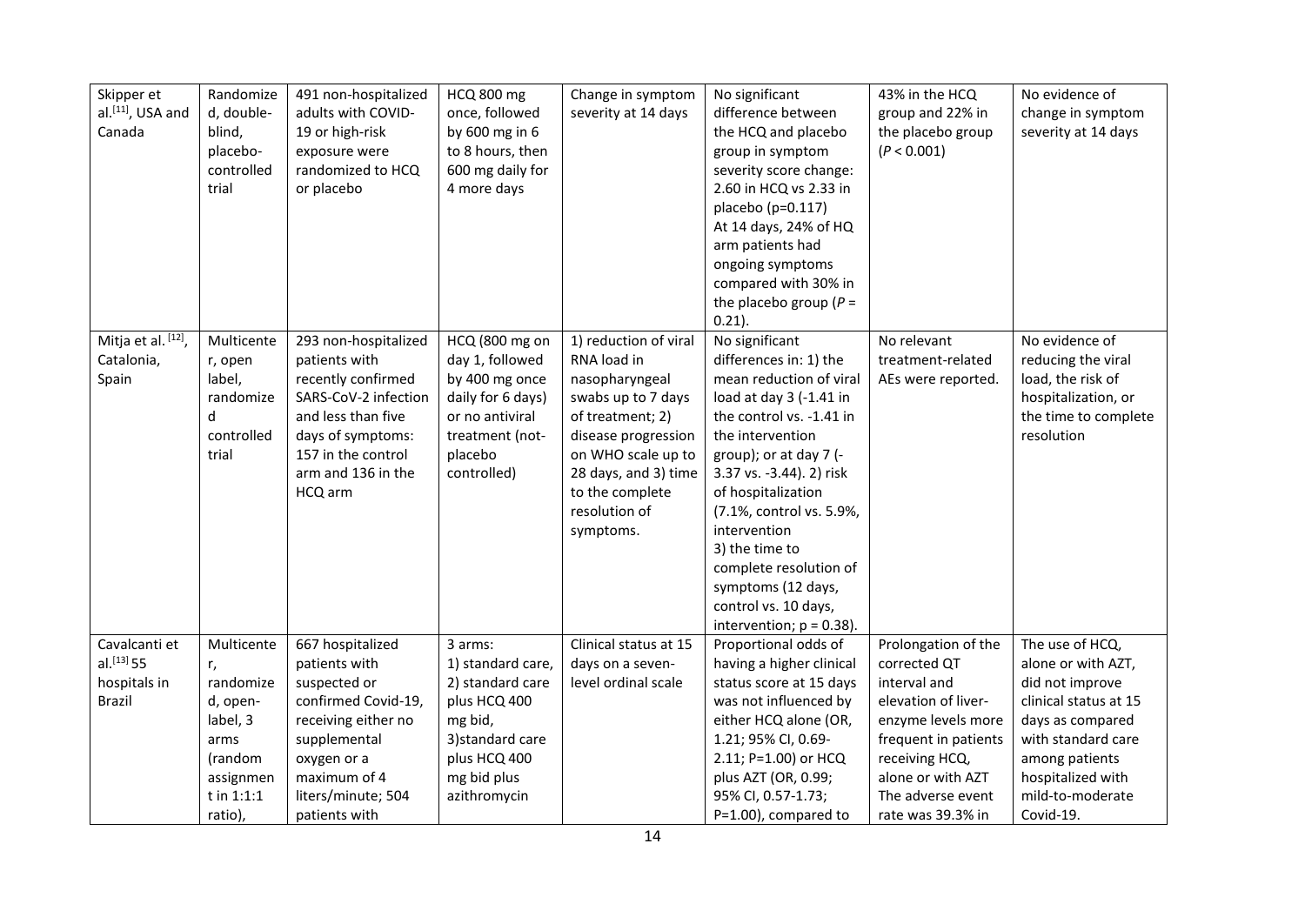|                 | controlled  | confirmed Covid-19  | 500 mg once       |                     | standard care. There    | the combined-       |                       |
|-----------------|-------------|---------------------|-------------------|---------------------|-------------------------|---------------------|-----------------------|
|                 | trial       | included in the     | daily for 7 days  |                     | was no significant      | therapy group,      |                       |
|                 |             | modified intention- |                   |                     | difference in the       | 33.7% in the HCQ    |                       |
|                 |             | to-treat analysis   |                   |                     | outcome rates at day    | group, and 22.6% in |                       |
|                 |             |                     |                   |                     | 15 for either of the    | the standard-care   |                       |
|                 |             |                     |                   |                     | treatment groups        |                     |                       |
|                 |             |                     |                   |                     |                         | group.              |                       |
|                 |             |                     |                   |                     | compared with usual     |                     |                       |
|                 |             |                     |                   |                     | care.                   |                     |                       |
| Horby $[14]$ ,  | Randomize   | 1561 patients       | <b>HCQ 800 mg</b> | The primary         | No significant          | No excess of new    | The use of HCQ        |
| <b>RECOVERY</b> | d,          | randomly assigned   | loading dose at   | outcome: all-cause  | difference in the       | major cardiac       | inpatients            |
| trial, 176      | controlled, | to receive HCQ plus | zero and 6        | mortality.          | 28-day mortality rate   | arrhythmia in HCQ   | hospitalized with     |
| hospitals UK    | open-       | usual care compared | hours, followed   | Secondary           | between the two arms    | group               | COVID-19 was not      |
|                 | label,      | with                | by 400 mg every   | outcomes: 1) time   | (26.8% in the           |                     | associated with       |
|                 | platform    | 3155 patients       | 12 hours for the  | to                  | intervention arm vs.    |                     | decrease in 28-day    |
|                 | trial       | assigned to usual   | next 9 days or    | discharge 2) among  | 25% in the usual care   |                     | mortality, but with   |
|                 |             | care alone          | until discharge   | patients not on     | arm; P=0.18)            |                     | an increased length   |
|                 |             |                     |                   | invasive mechanical | Longer time until       |                     | of hospital stay and  |
|                 |             |                     |                   | ventilation         | discharge alive in HCQ  |                     | increased risk of     |
|                 |             |                     |                   | randomization,      | arm than in             |                     | progressing to        |
|                 |             |                     |                   | invasive mechanical | usual care arm          |                     | invasive mechanical   |
|                 |             |                     |                   | ventilation or      | (median 16 days vs. 13  |                     | ventilation or death. |
|                 |             |                     |                   | death. Subsidiary:  | days) and a lower       |                     |                       |
|                 |             |                     |                   | cause-specific      | probability of          |                     |                       |
|                 |             |                     |                   | mortality, use of   | discharge alive within  |                     |                       |
|                 |             |                     |                   | hemodialysis or     | 28 days (rate ratio     |                     |                       |
|                 |             |                     |                   | hemofiltration,     | 0.92, 95% CI 0.85-0.99) |                     |                       |
|                 |             |                     |                   | major cardiac       | The number of           |                     |                       |
|                 |             |                     |                   | arrhythmia, and     | patients progressing to |                     |                       |
|                 |             |                     |                   | receipt and         | the composite           |                     |                       |
|                 |             |                     |                   | duration of         | outcome of invasive     |                     |                       |
|                 |             |                     |                   | ventilation.        | mechanical ventilation  |                     |                       |
|                 |             |                     |                   |                     |                         |                     |                       |
|                 |             |                     |                   |                     | or death was higher in  |                     |                       |
|                 |             |                     |                   |                     | HCQ group (risk ratio   |                     |                       |
|                 |             |                     |                   |                     | 1.12, 95% CI 1.01-      |                     |                       |
|                 |             |                     |                   |                     | $0.25$ ).               |                     |                       |

AE – Adverse effects

AZT - Azithromycin

HCQ – Hydroxychloroquine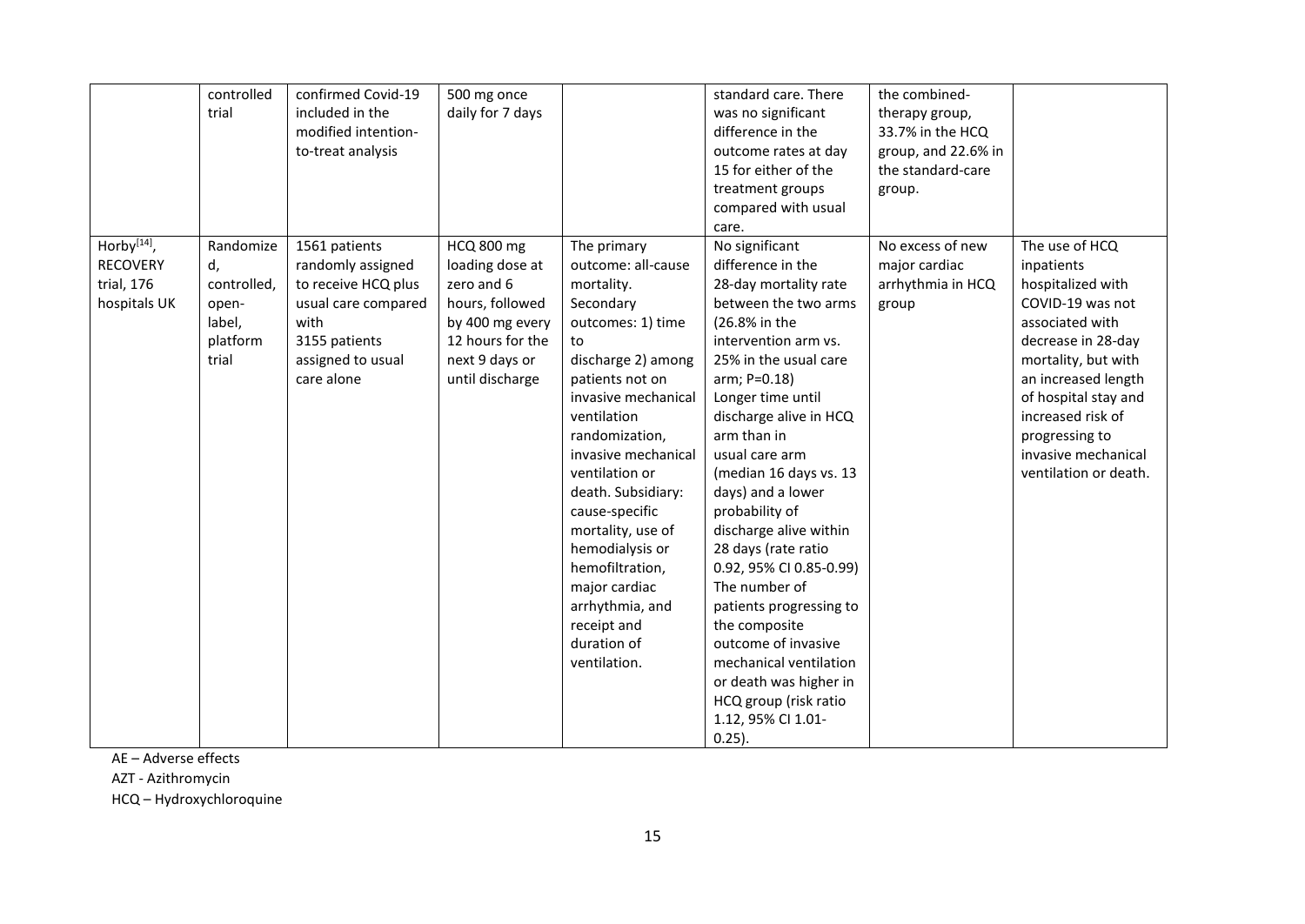# References

- 1. Gao J, Tian Z, Yang X. Breakthrough: Chloroquine phosphate has shown apparent efficacy in treatment of COVID-19 associated pneumonia in clinical studies. *Biosci Trends*. 2020;advpub. doi:10.5582/bst.2020.01047
- 2. Chen Z, Hu J, Zhang Z, et al. Efficacy of hydroxychloroquine in patients with COVID-19: results of a randomized clinical trial | medRxiv. Accessed September 11, 2020. https://www.medrxiv.org/content/10.1101/2020.03.22.20040758v3
- 3. Gautret P, Lagier J-C, Parola P, et al. Hydroxychloroquine and azithromycin as a treatment of COVID-19: results of an open-label non-randomized clinical trial. *Int J Antimicrob Agents*. 2020;56(1):105949. doi:10.1016/j.ijantimicag.2020.105949
- 4. Machiels JD, Bleeker-Rovers CP, ter Heine R, et al. Reply to Gautret et al: hydroxychloroquine sulfate and azithromycin for COVID-19: what is the evidence and what are the risks? *Int J Antimicrob Agents*. 2020;56(1):106056. doi:10.1016/j.ijantimicag.2020.106056
- 5. Singh AK, Singh A, Singh R, Misra A. "Hydroxychloroquine in patients with COVID-19: A Systematic Review and meta-analysis." *Diabetes Metab Syndr Clin Res Rev*. 2020;14(4):589-596. doi:10.1016/j.dsx.2020.05.017
- 6. Hinton DM. FDA Emergency use authorization (EUA) of chloroquine and hydroxychloroquine. Published online March 28, 2020. https://www.fda.gov/media/136534/download
- 7. Liu J, Cao R, Xu M, et al. Hydroxychloroquine, a less toxic derivative of chloroquine, is effective in inhibiting SARS-CoV-2 infection in vitro. *Cell Discov*. 2020;6(1):1-4. doi:10.1038/s41421-020-0156-0
- 8. Lenzer J. Covid-19: US gives emergency approval to hydroxychloroquine despite lack of evidence. *BMJ*. 2020;369. doi:10.1136/bmj.m1335
- 9. Tang W, Cao Z, Han M, et al. Hydroxychloroquine in patients with mainly mild to moderate coronavirus disease 2019: open label, randomised controlled trial. *BMJ*. 2020;369:m1849. doi:10.1136/bmj.m1849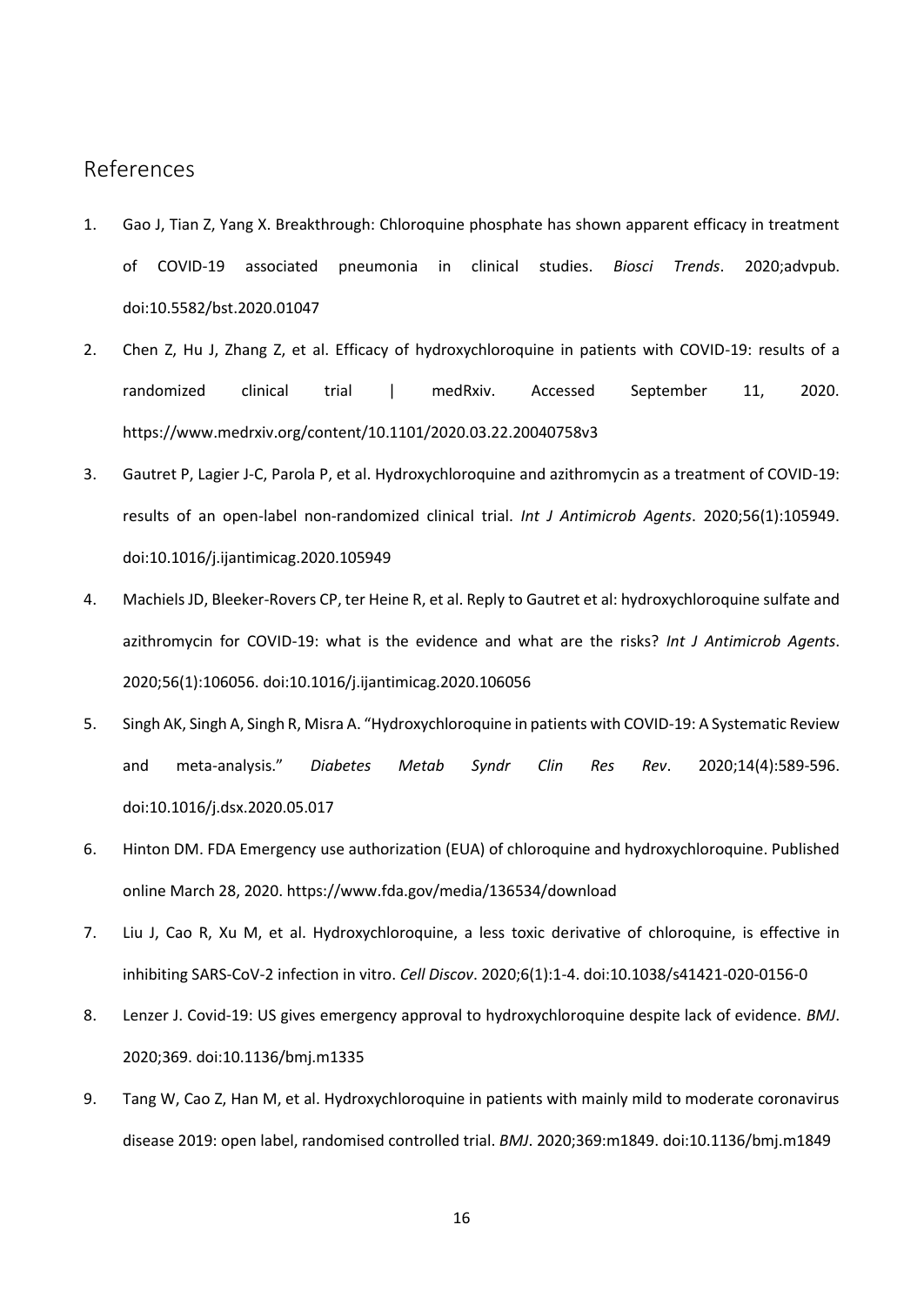- 10. Boulware DR, Pullen MF, Bangdiwala AS, et al. A Randomized Trial of Hydroxychloroquine as Postexposure Prophylaxis for Covid-19. *N Engl J Med*. 2020;383(6):517-525. doi:10.1056/NEJMoa2016638
- 11. Skipper CP, Pastick KA, Engen NW, et al. Hydroxychloroquine in Nonhospitalized Adults With Early COVID-19: A Randomized Trial. *Ann Intern Med*. Published online July 16, 2020. doi:10.7326/M20-4207
- 12. Mitjà O, Corbacho-Monné M, Ubals M, et al. Hydroxychloroquine for Early Treatment of Adults with Mild Covid-19: A Randomized-Controlled Trial. *Clin Infect Dis Off Publ Infect Dis Soc Am*. Published online July 16, 2020. doi:10.1093/cid/ciaa1009
- 13. Cavalcanti AB, Zampieri FG, Rosa RG, et al. Hydroxychloroquine with or without Azithromycin in Mild-to-Moderate Covid-19. *N Engl J Med*. 2020;0(0):null. doi:10.1056/NEJMoa2019014
- 14. Horby P, Mafham M, Linsell L, et al. Effect of Hydroxychloroquine in Hospitalized Patients with COVID-19: Preliminary results from a multi-centre, randomized, controlled trial. *medRxiv*. Published online July 15, 2020:2020.07.15.20151852. doi:10.1101/2020.07.15.20151852
- 15. Wilson FP. Hydroxychloroquine RCTs: "Ethically, the Choice Is Clear." Medscape. Published August 5, 2020. Accessed August 22, 2020. http://www.medscape.com/viewarticle/935058
- 16. Sattui SE, Liew JW, Graef ER, et al. Swinging the pendulum: lessons learned from public discourse concerning hydroxychloroquine and COVID-19. *Expert Rev Clin Immunol*. 2020;0(0):1-8. doi:10.1080/1744666X.2020.1792778
- 17. Somberg J. Science, Politics and Hydroxychloroquine. *Cardiol Res*. 2020;11(5):267-268. doi:10.14740/cr.v0i0.1140
- 18. Wang M, Cao R, Zhang L, et al. Remdesivir and chloroquine effectively inhibit the recently emerged novel coronavirus (2019-nCoV) in vitro. *Cell Res*. 2020;30(3):269-271. doi:10.1038/s41422-020-0282-0
- 19. Rebeaud ME, Zores F. SARS-CoV-2 and the Use of Chloroquine as an Antiviral Treatment. *Front Med*. 2020;7. doi:10.3389/fmed.2020.00184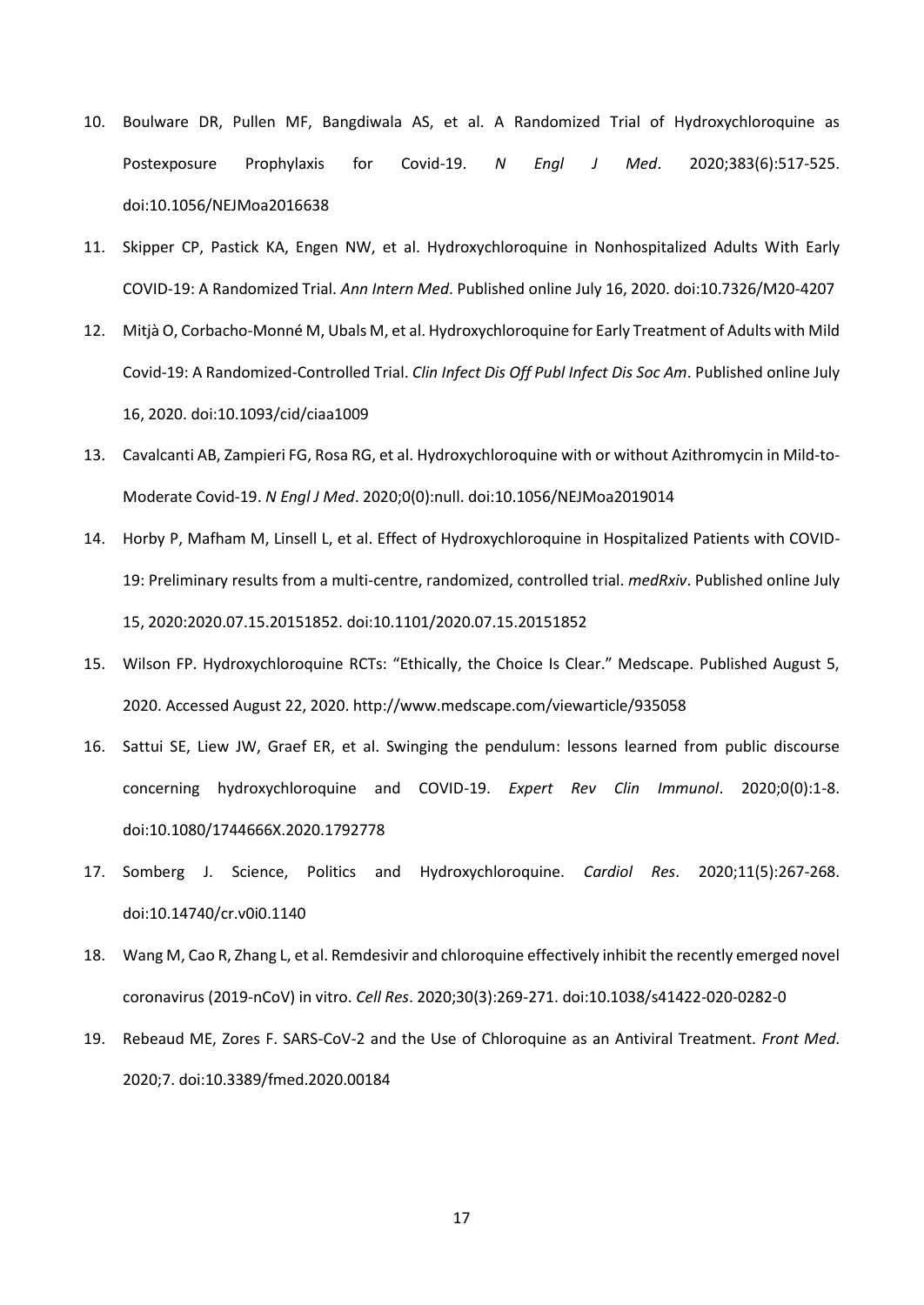- 20. Rolain J-M, Colson P, Raoult D. Recycling of chloroquine and its hydroxyl analogue to face bacterial, fungal and viral infections in the 21st century. *Int J Antimicrob Agents*. 2007;30(4):297-308. doi:10.1016/j.ijantimicag.2007.05.015
- 21. Sayare S. He Was a Science Star. Then He Promoted a Questionable Cure for Covid-19. *The New York Times*. https://www.nytimes.com/2020/05/12/magazine/didier-raoult-hydroxychloroquine.html. Published May 12, 2020. Accessed August 23, 2020.
- 22. Mehra MR, Desai SS, Ruschitzka F, Patel AN. RETRACTED: Hydroxychloroquine or chloroquine with or without a macrolide for treatment of COVID-19: a multinational registry analysis. *Lancet Lond Engl*. Published online May 22, 2020. doi:10.1016/S0140-6736(20)31180-6
- 23. Mehra MR, Desai SS, Kuy S, Henry TD, Patel AN. Cardiovascular Disease, Drug Therapy, and Mortality in Covid-19. *N Engl J Med*. 2020;382(25):e102. doi:10.1056/NEJMoa2007621
- 24. Toth C. The rational, loving and responsible parent. A discursive construction of the identities of the parents that decided not to vaccinate their children. *J Comp Res Anthropol Sociol*. 2019;10(02):1-14.
- 25. Matei Ş, Preda M. When social knowledge turns mathematical The role of formalisation in the sociology of time. *Time Soc*. 2019;28(1):247-272. doi:10.1177/0961463X17752279
- 26. Matei Ş. Responsibility Beyond the Grave: Technological Mediation of Collective Moral Agency in Online Commemorative Environments. *Des Issues*. 2018;34(1):84-94. doi:10.1162/DESI\_a\_00478
- 27. Infante M, Ricordi C, Alejandro R, Caprio M, Fabbri A. Hydroxychloroquine in the COVID-19 pandemic era: in pursuit of a rational use for prophylaxis of SARS-CoV-2 infection. *Expert Rev Anti Infect Ther*. 2020;0(0):1-12. doi:10.1080/14787210.2020.1799785
- 28. Lowe, Derek. The RECOVERY Trial Reports on Hydroxychloroquine. In the Pipeline. Published June 5, 2020. Accessed August 17, 2020. https://blogs.sciencemag.org/pipeline/archives/2020/06/05/therecovery-trial-reports-on-hydroxychloroquine
- 29. Lagier J-C, Million M, Gautret P, et al. Outcomes of 3,737 COVID-19 patients treated with hydroxychloroquine/azithromycin and other regimens in Marseille, France: A retrospective analysis. *Travel Med Infect Dis*. 2020;36:101791. doi:10.1016/j.tmaid.2020.101791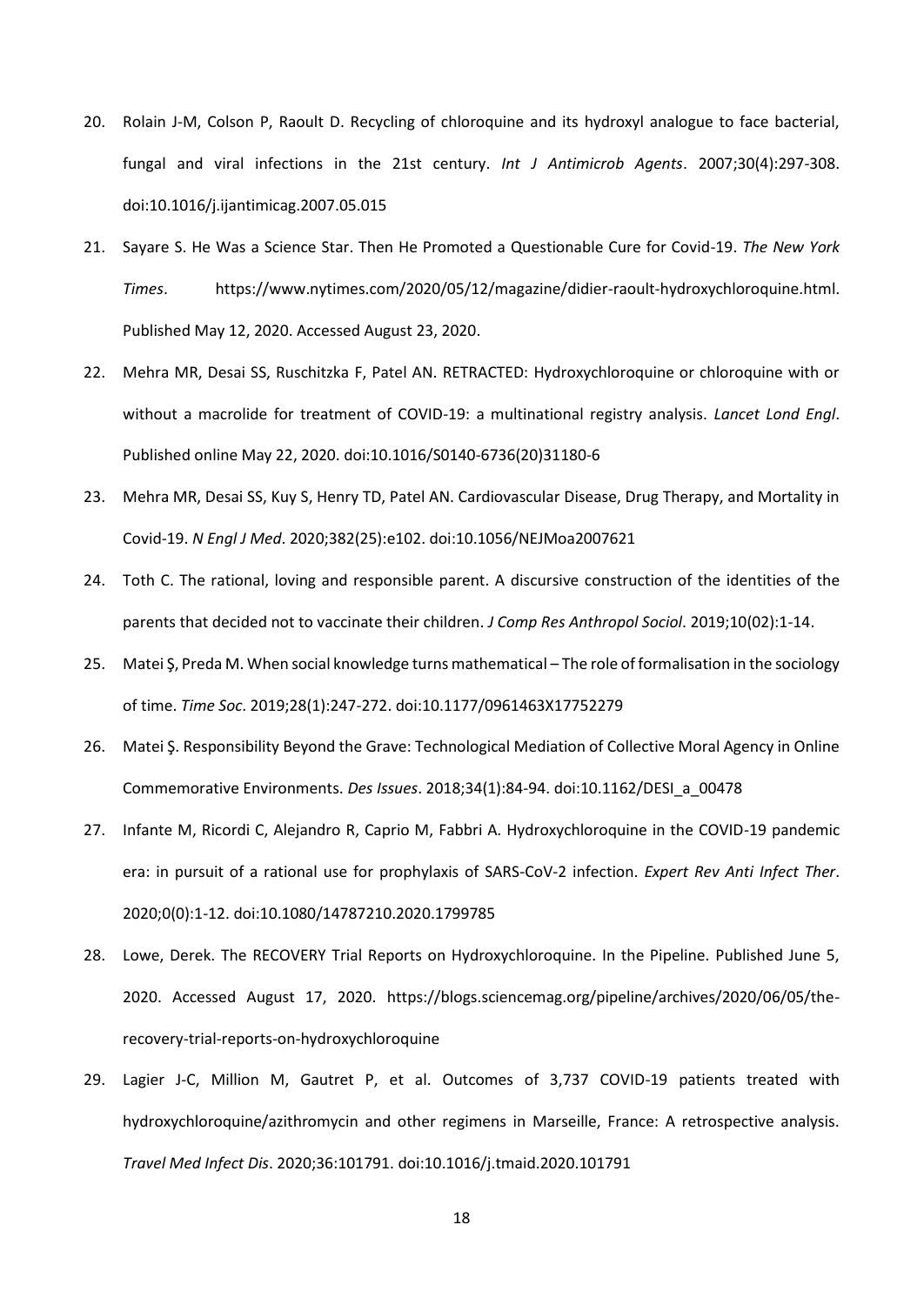- 30. Million M, Lagier J-C, Gautret P, et al. Early treatment of COVID-19 patients with hydroxychloroquine and azithromycin: A retrospective analysis of 1061 cases in Marseille, France. *Travel Med Infect Dis*. 2020;35:101738. doi:10.1016/j.tmaid.2020.101738
- 31. Arshad S, Kilgore P, Chaudhry ZS, et al. Treatment with hydroxychloroquine, azithromycin, and combination in patients hospitalized with COVID-19. *Int J Infect Dis*. 2020;97:396-403. doi:10.1016/j.ijid.2020.06.099
- 32. Mikami T, Miyashita H, Yamada T, et al. Risk Factors for Mortality in Patients with COVID-19 in New York City. *J Gen Intern Med*. Published online June 30, 2020. doi:10.1007/s11606-020-05983-z
- 33. Chatterjee P, Anand T, Singh KJ, et al. Healthcare workers & SARS-CoV-2 infection in India: A case-control investigation in the time of COVID-19. *Indian J Med Res*. 2020;151(5):459-467.
- 34. Risch HA. Opinion: Early Outpatient Treatment of Symptomatic, High-Risk Covid-19 Patients that Should be Ramped-Up Immediately as Key to the Pandemic Crisis. *Am J Epidemiol*. Published online May 27, 2020. doi:10.1093/aje/kwaa093
- 35. Dominus S. The Covid Drug Wars That Pitted Doctor vs. Doctor. *The New York Times*. https://www.nytimes.com/2020/08/05/magazine/covid-drug-wars-doctors.html. Published August 5, 2020. Accessed August 23, 2020.
- 36. Hernandez J. Fin de partie pour la chloroquine. Futura. Published August 9, 2020. Accessed August 23, 2020. https://www.futura-sciences.com/sante/actualites/coronavirus-fin-partie-chloroquine-80151/
- 37. Sacré P. COVID-19 Remdesivir: License to Kill. Hydroxychloroquine: Prohibition to Cure. Global Research. Published July 17, 2020. Accessed August 23, 2020. https://www.globalresearch.ca/covid-19-remdesivirlicense-to-kill-hydroxychloroquine-prohibition-to-cure/5718844
- 38. Doidge N. Hydroxychloroquine: A Morality Tale. Tablet Magazine. Published August 14, 2020. Accessed August 22, 2020. /sections/science/articles/hydroxychloroquine-morality-tale
- 39. Rogers A. 97,000 People Got Convalescent Plasma. Who Knows if It Works? *Wired*. Published online August 21, 2020. Accessed August 23, 2020. https://www.wired.com/story/97000-people-gotconvalescent-plasma-who-knows-if-it-works/